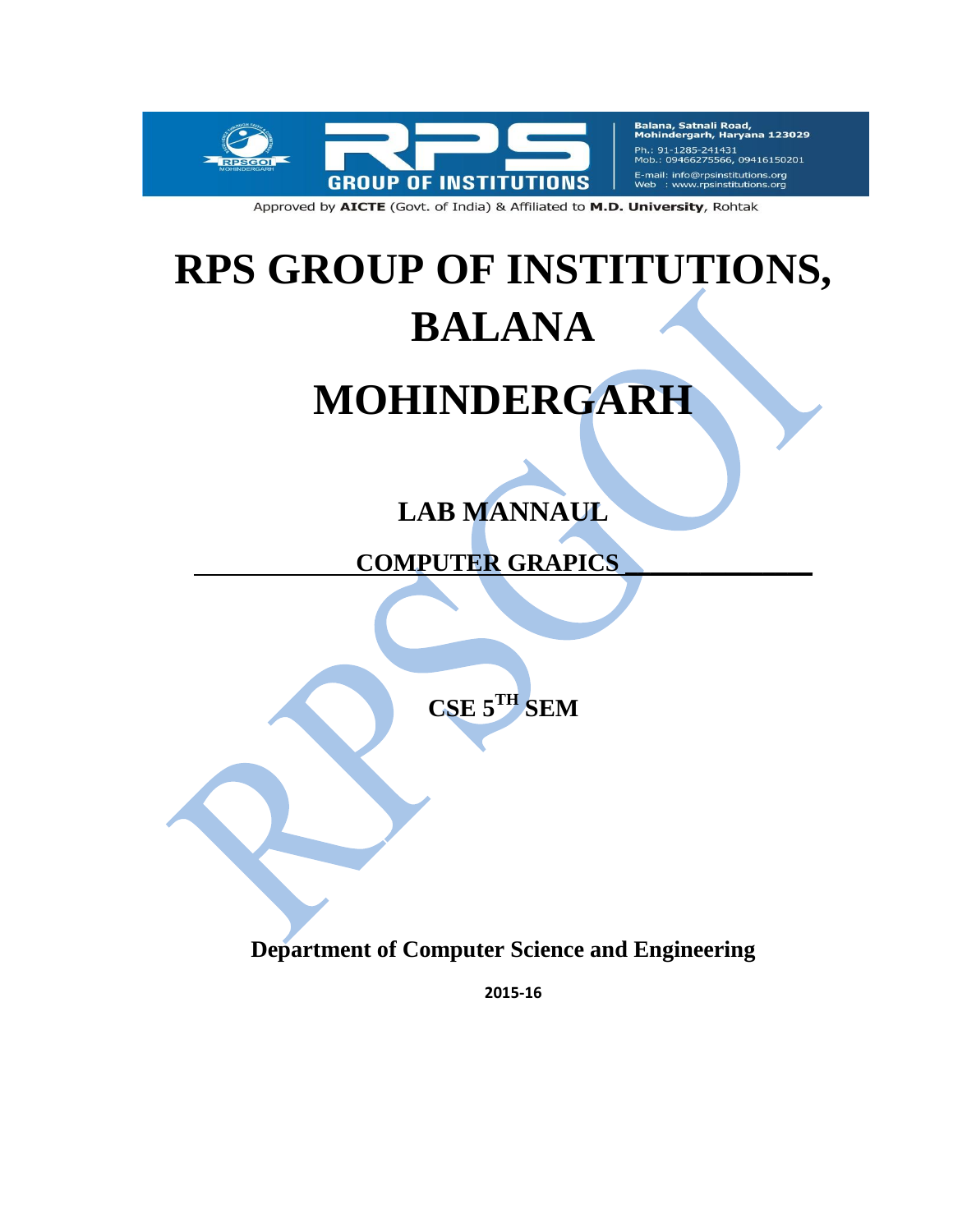# **LAB MANUAL Computer Graphics Lab**

#### **1. Syllabus**

- To study basic graphic functions.
- Write a program to draw a line using DDA Algorithm
- Write a program to draw a circle using Bresenham"s Algorithm.
- Write a program to draw a line using Bresenham's Algorithm
- Write a proram to draw a circle using mid point circle algorithm.
- Write a program to scale a triangle
- Write a program to translate a triangle
- Write a program to rotate a triangle.
- Write a program to display a hut.
- Write a program to rotate a point around another point.
- Write a program to rotate a circle on another circle.
- Write a program to reflect a triangle.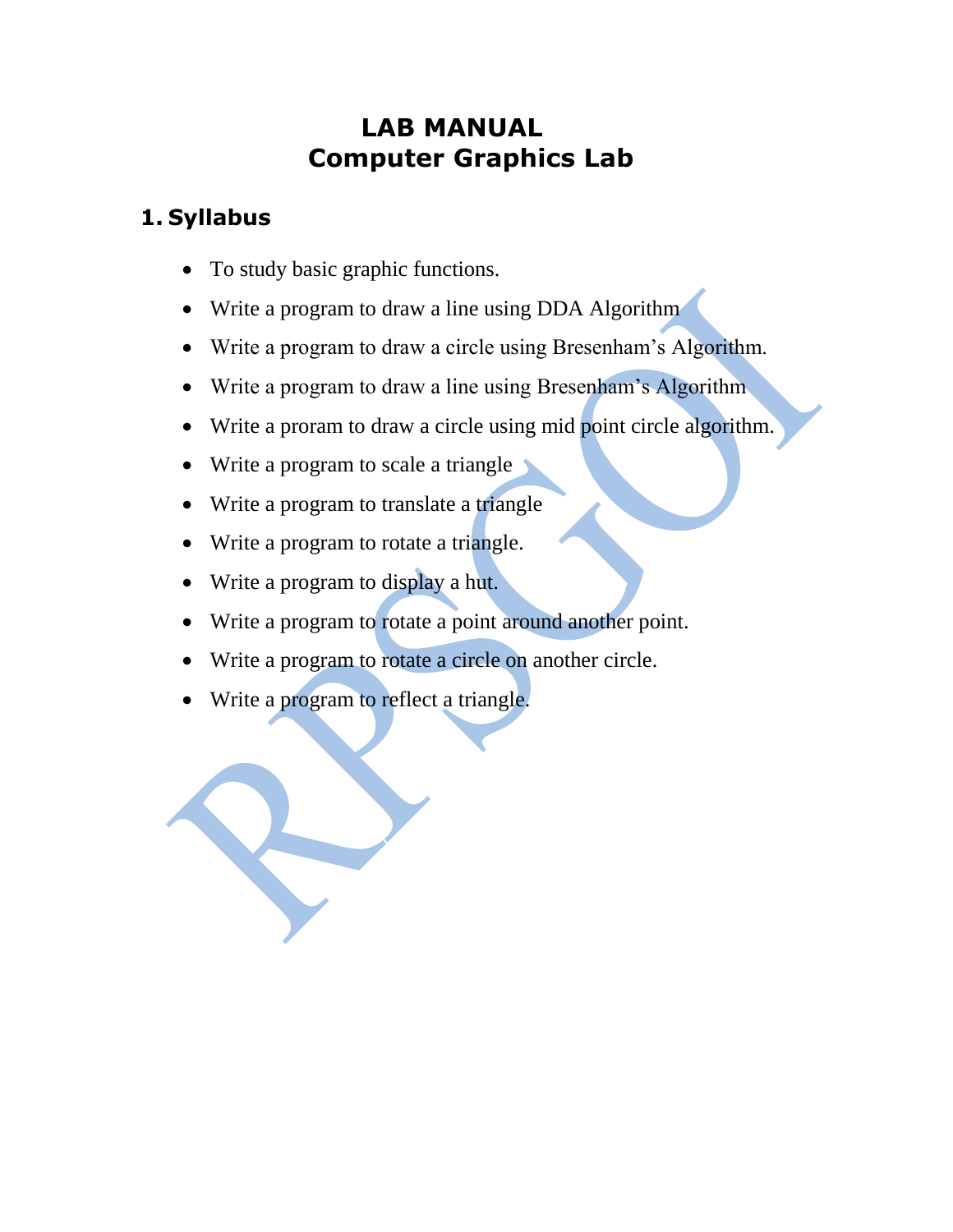#### **2. OBJECTIVE OF THE COMPUTER GRAPHICS LAB**

\* Computer graphics provide facilities to create 2D and 3D graphs of mathematical, Physical and Economical functions; histograms , bar and pie charts; task scheduling charts; inventory and production charts and the like.

#### **3. Hardware and Software requirement**

a) **Software requirement :** Turbo C / C++

#### b) **Hardware requirement**

- Intel Pentium III800 MHz Processor
- Intel chipset 810 Motherboard
- 14" color Monitor
- Mouse
- Keyboard
- 2GB HDD
- 256 MB RAM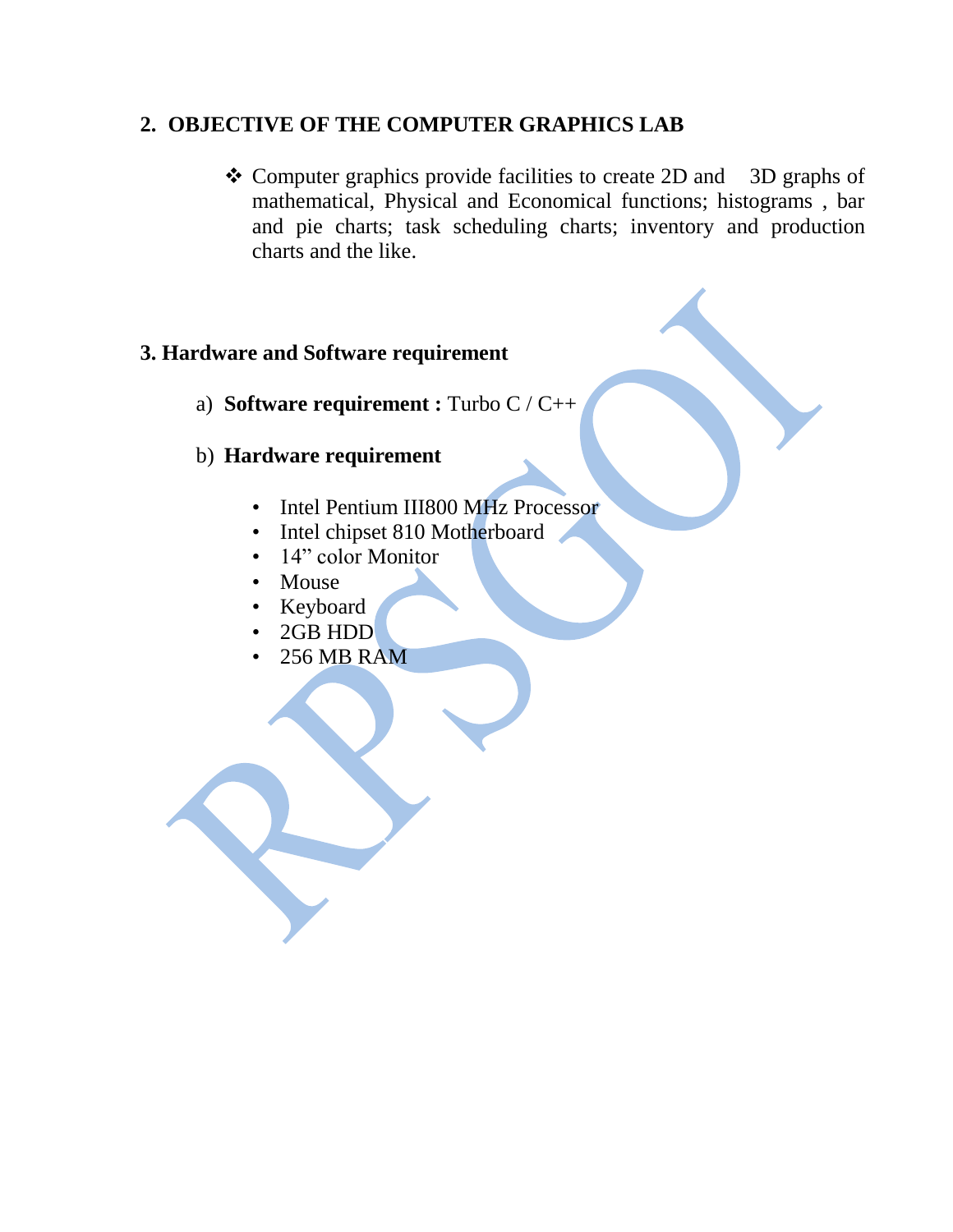#### **EXPERIMENT NO : 1**

*AIM:- To study basic graphic functions.*

#### **1) INITGRAPH**

• Initializes the graphics system.

#### **Decleration**

• Void far initgraph(int far \*graphdriver)

#### **Remarks**

- To start the graphic system, you must first call initgraph.
- Initeraph initializes the graphic system by loading a graphics driver from disk (or validating a registered driver) then putting the system into graphics mode.
- Initgraph also resets all graphics settings (color, palette, current position, viewport, etc) to their defaults then resets graph.

#### **2) GETPIXEL, PUTPIXEL**

- Getpixel gets the color of a specified pixel.
- Putpixel places a pixel at a specified point.

#### **Decleration**

- Unsigned far getpixel(int x, int y)
- Void far putpixel (int x, int y, int color)

#### **Remarks**

- Getpixel gets the color of the pixel located at  $(x,y)$ ;
- Putpixel plots a point in the color defined at  $(x, y)$ .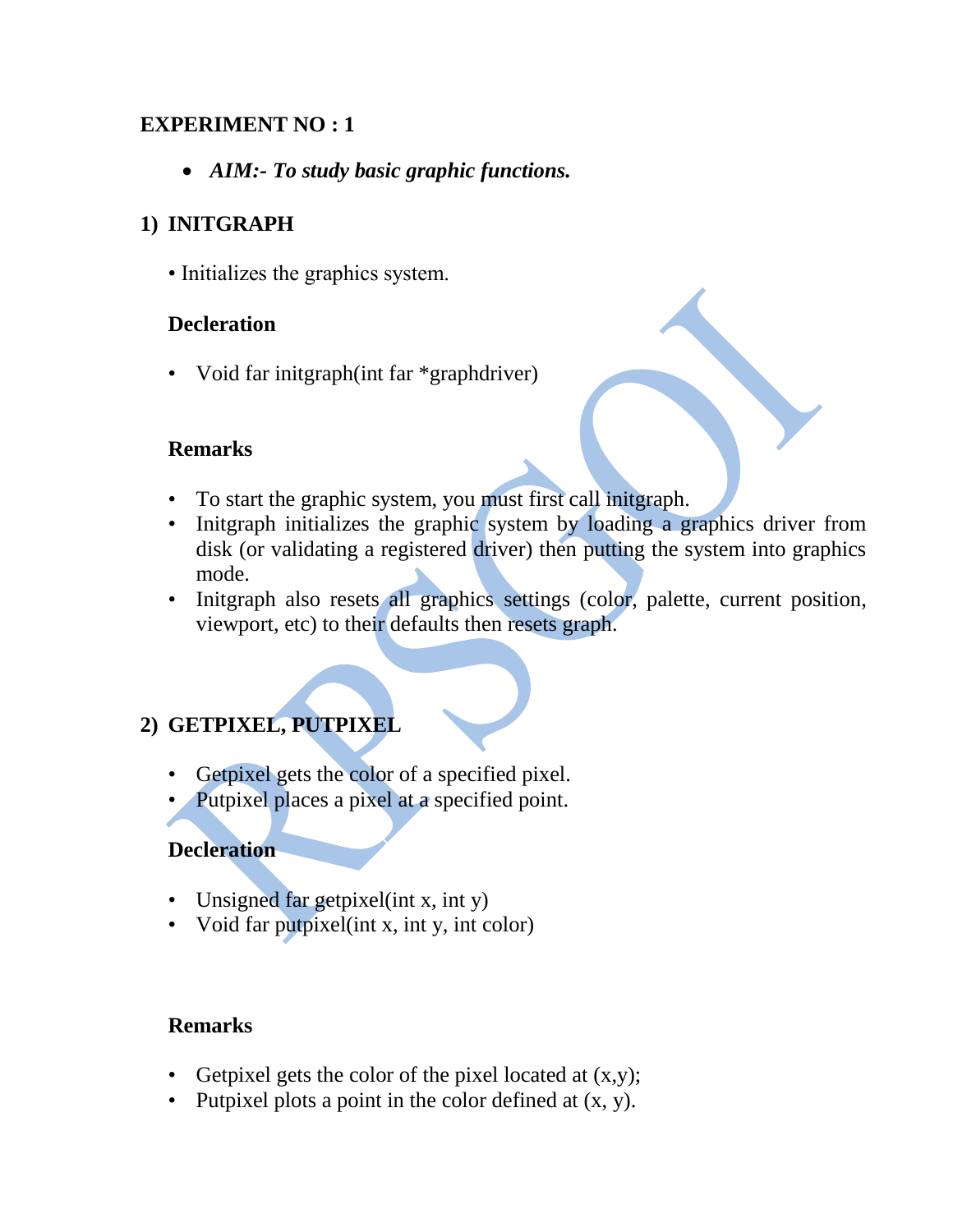#### **Return value**

- Getpixel returns the color of the given pixel.
- Putpixel does not return.

#### **3) CLOSE GRAPH**

• Shuts down the graphic system.

#### **Decleration**

• Void far closegraph(void);

#### **Remarks**

- Close graph deallocates all memory allocated by the graphic system.
- It then restores the screen to the mode it was in before you called initgraph.

#### **Return value**

• None.

### **3. ARC, CIRCLE, PIESLICE**

- a. arc draws a circular arc.
- b. Circle draws a circle.
- c. Pieslice draws and fills a circular pieslice

#### **Decleration**

- Void far arc(int x, int y, int stangle, int endangle, int radius);
- Void far circle(int x, int y, int radius);
- Void far pieslice(int x, int y, int stangle, int endangle, int radius);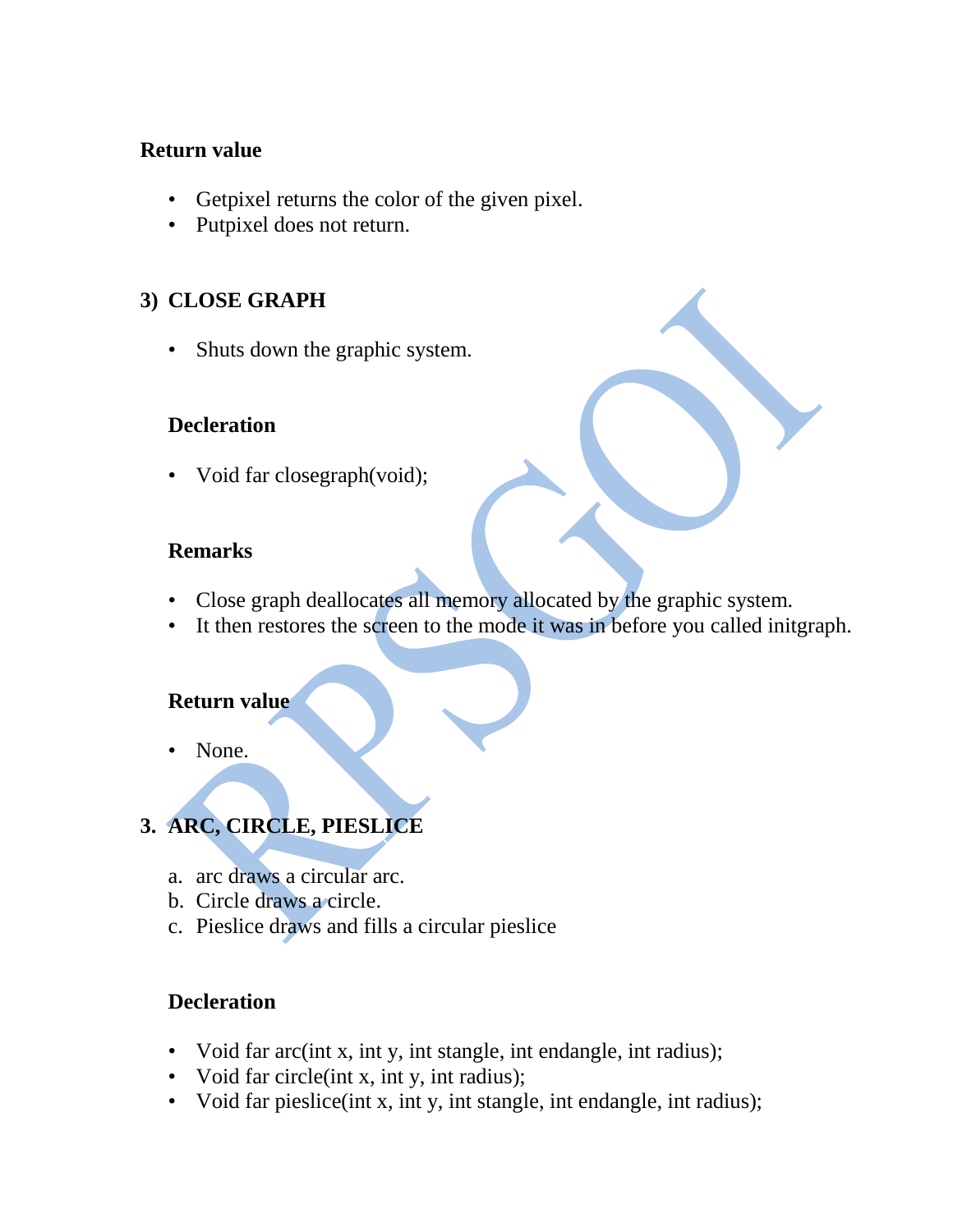#### **Remarks**

- Arc draws a circular arc in the current drawing color .
- Circle draws a circle in the current drawing color
- Pieslice draws a pieslice in the current drawing color, then fills it using the current fill pattern and fill color.

#### **4) ELLIPSE, FILLELIPSE, SECTOR**

- Ellipse draws an elliptical arc.
- Fillellipse draws and fills ellipse.
- Sector draws and fills an elliptical pie slice.

#### **Decleration**

- Void far ellipse(int x, int y, int stangle, int endangle, int xradius, int yradius)
- Void far fillellipse (int x, int y, int xradius, int yradius)
- Void farsectoe(int x, int y, int stangle, int endangle, int xradius, int yradius)

#### **Remarks**

- Ellipse draws an elliptical arc in the current drawing color.
- Fillellipse draws an elliptical arc in the current drawing color and than fills it with fill color and fill pattern.
- Sector draws an elliptical pie slice in the current drawing color and than fills it using the pattern and color defined by setfillstyle or setfillpattern.

#### **6) FLOODFILL**

• Flood-fills a bounded region.

#### **Decleration**

Void far floodfill(int x, int y, int border)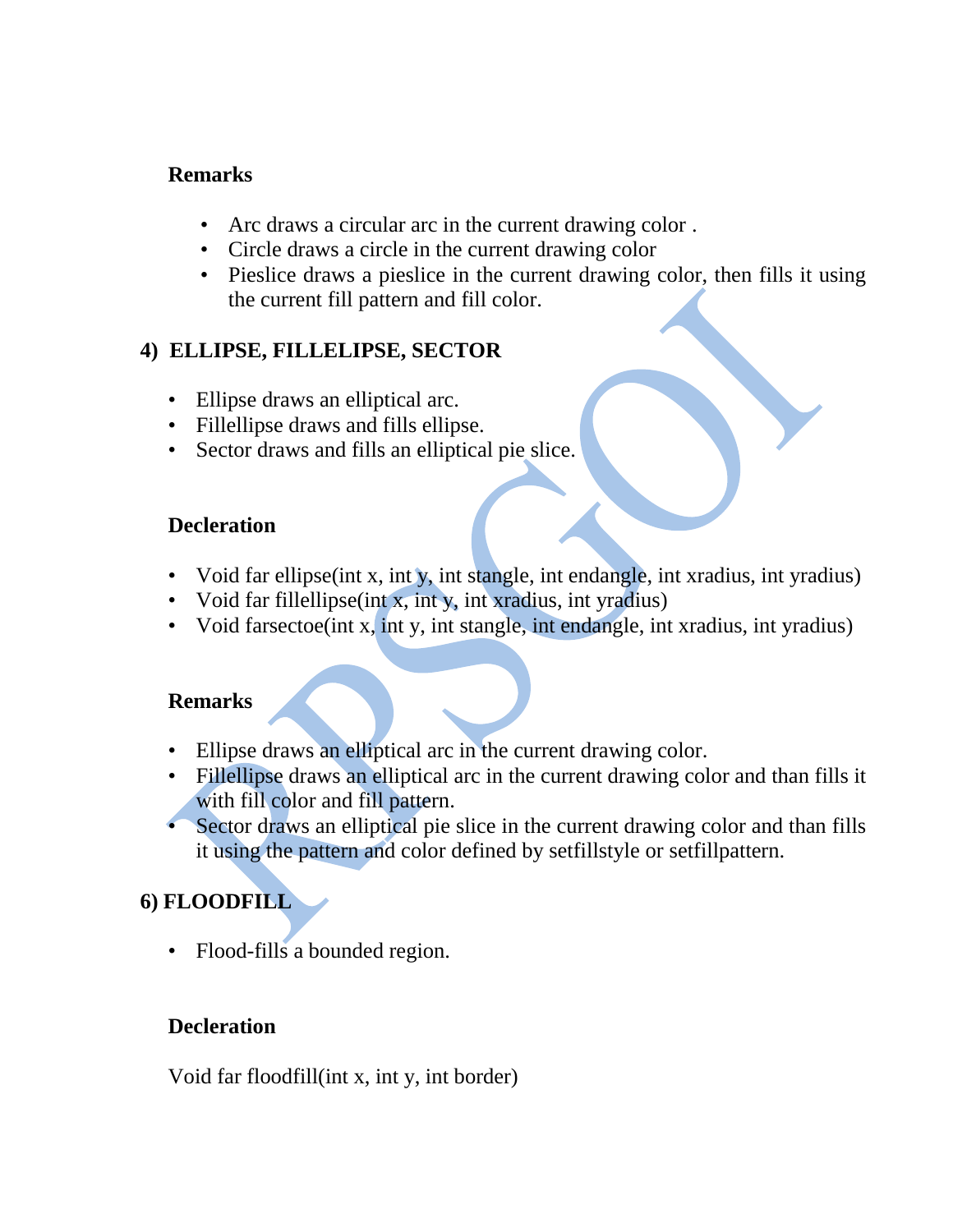#### **Remarks**

- Floodfills an enclosed area on bitmap device.
- The area bounded by the color border is flooded with the current fill pattern and fill color $(x,y)$  is a "seed point"

If the seed is within an enclosed area, the inside will be filled.

 If the seed is outside the enclosed area, the exterior will be filled. Use fillpoly instead of floodfill wherever possible so you can maintain code compatibility with future versions. Floodfill doesnot work with the IBM-8514 driver.

#### **Return value**

• If an error occurs while flooding a region, graph result returns "1".

#### **7) GETCOLOR, SETCOLOR**

- Getcolor returns the current drawing color.
- Setcolor returns the current drawing color.

#### **Decleration**

- Int far getcolor(void);
- Void far setcolor(int color)

#### **Remarks**

- Getcolor returns the current drawing color.
- Setcolor sets the current drawing color to color, which can range from 0 to getmaxcolor.
- To set a drawing color with setcolor , you can pass either the color number or the equivalent color name.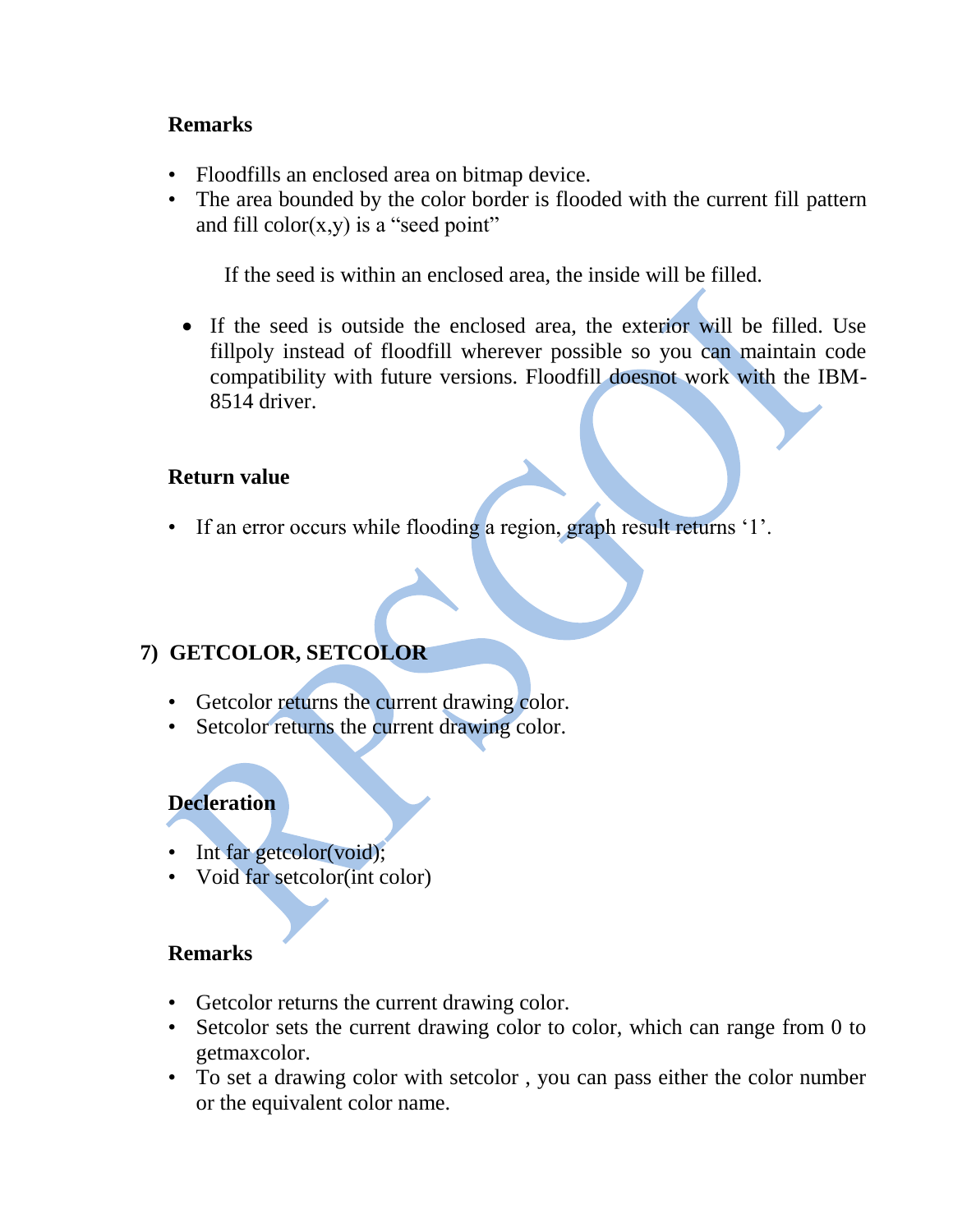#### **8) LINE,LINEREL,LINETO**

- Line draws a line between two specified pints.
- Onerel draws a line relative distance from current position(CP).
- Linrto draws a line from the current position  $(CP)$  to $(x,y)$ .

#### **Remarks**

- Line draws a line from  $(x1, y1)$  to  $(x2, y2)$  using the current color, line style and thickness. It does not update the current position (CP).
- Linerel draws a line from the CP to a point that is relative distance (dx, dy) from the CP, then advances the CP by (dx, dy).
- Lineto draws a line from the CP to  $(x, y)$ , then moves the CP to  $(x,y)$ .

#### **Return value**

• None

#### **9) RECTANGLE**

• Draws a rectangle in graphics mode.

#### **Decleration**

• Void far rectangle(int left, int top, int right, int bottom)

#### **Remarks**

- It draws a rectangle in the current line style, thickness and drawing color.
- (left, top) is the upper left corner of the rectangle, and (right, bottom) is its lower right corner.

#### **Return value**

• None.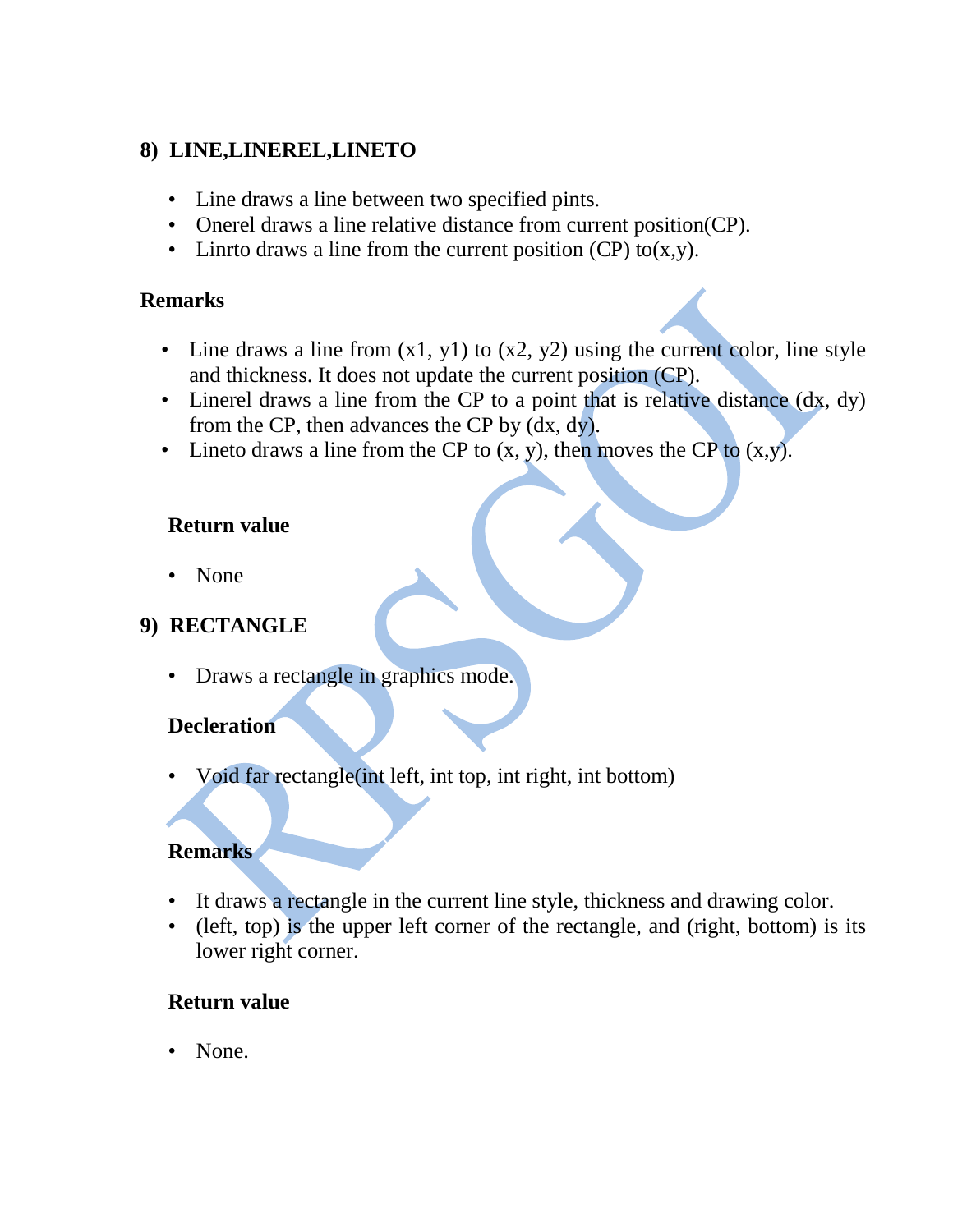#### **Experiment No.-2**

#### **Aim: - Write a program to draw a line using DDA Algorithm**

```
#include<stdio.h>
#include<conio.h>
#include<graphics.h> 
void main()
{
int x,y,x1,x2,y1,y2,k,dx,dy,s,xi,yi; int 
gdriver=DETECT,gmode;
initgraph(\&gdriver,\&gmode,"C:\\tc\\bgi:");
printf("enter first point"); scanf("%d%d",&x1,&y1);
printf("enter second point");
scanf("%d%d",&x2,&y2); x=x1;
y=y1;putpixel(x,y,7); dx=x2-x1;
dy=y2-y1;if(abs(dx)>abs(dy))s = abs(dx);else
s = abs(dy);xi=dx/s;
yi=dy/s;
x=x1;y=y1;putpixel(x,y,7);for(k=0; k < s; k++){
       x=x+xi;y=y+yi;
```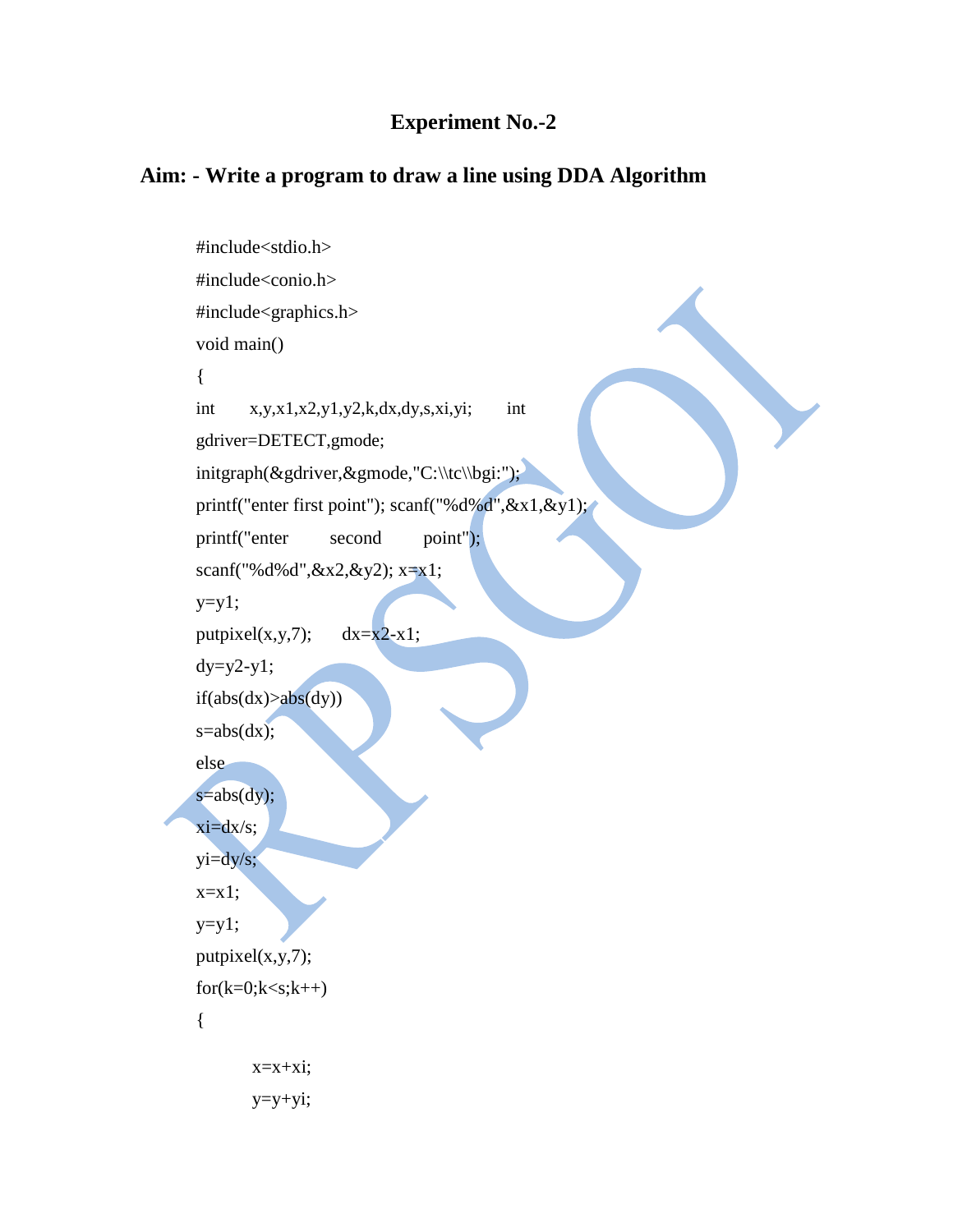```
putpixel(x,y,7);
        }
       getch();
       closegraph();
}
```
#### **Experiment No.-3**

#### **Aim:-Write a program to draw a circle using Bresenham's Algorithm.**

```
#include<stdio.h>
#include<conio.h>
#include<graphics.h> 
void 
circlepoints(int,int); 
void main()
{
       int x,y,p,r;
       int gdriver=DETECT,gmode; 
       initgraph(&gdriver,&gmode,"C:\\tc\\bgi:
       "); clrscr();
       printf("enter the
       radius"); 
       scanf("%d",&r); 
       x=0; y=r; p=1-r;while(x < y)
       {
              x_{++};
             if(p>0){
```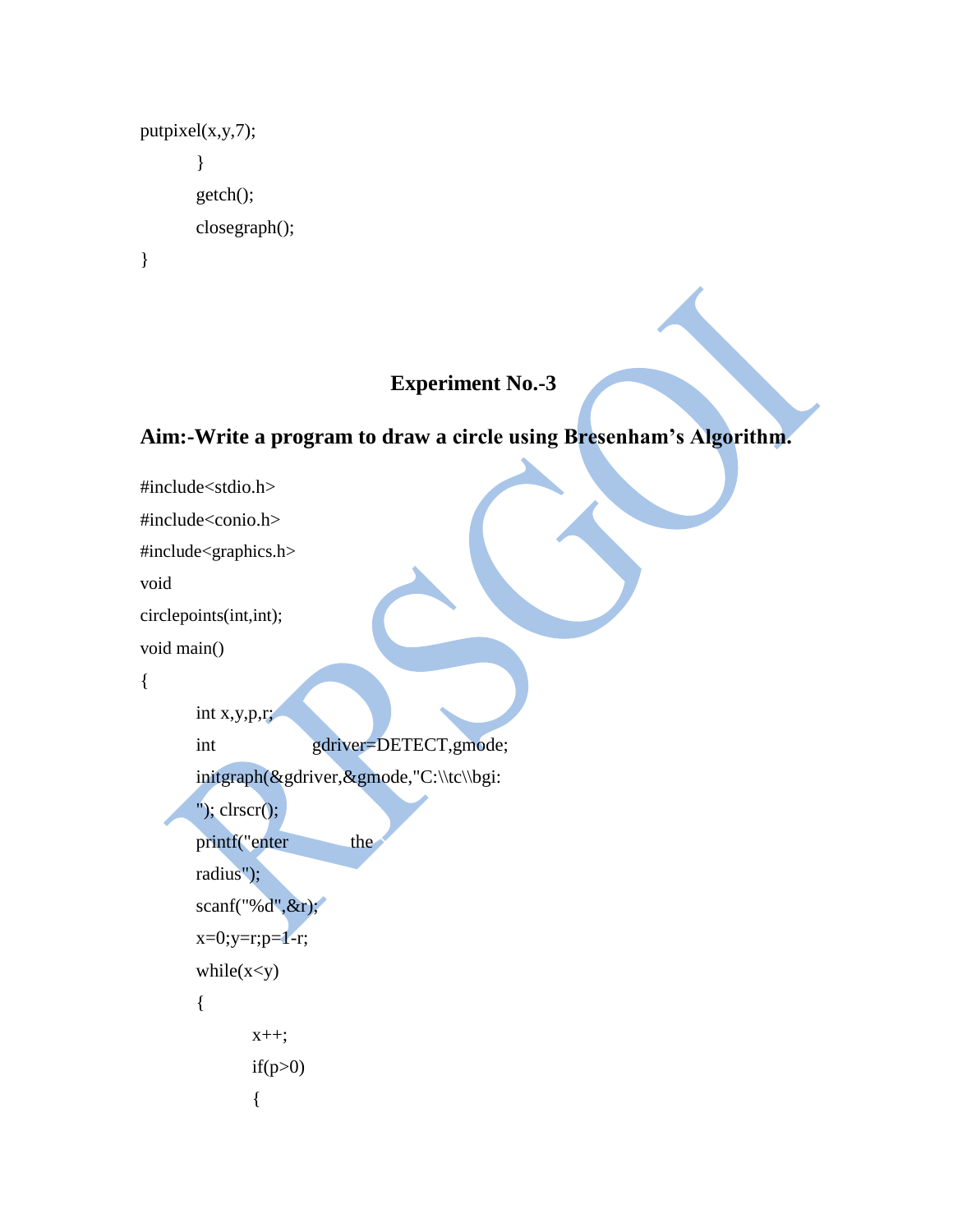```
p=p+2*(x-y)+1; y--;
               }
              else
                     p=p+2*x+1;circlepoints(x,y);}
       getch();
       closegraph();
}
void circlepoints(int x,int y)
```
#### **ExperimentNo-4**

# **Aim: - Write a program to draw a circle using mid point circle algorithm.**

#include<stdio.h>

#include<conio.h>

#include<graphics.h>

#include<math.h> void

ellips(int x,int y);

{

void completellipse(int r,int g,int u,int v)

```
float s,k,e,f,x; double 
p1,p2; s=r;k=g;
e=(pow((s+.5),2));f=(pow((k-1),2));p2=((u*e)+(v*f)-(u*v));ellips(s,k); while(k = 0)
{
        if(p2>0) p2=(p2+v-(2*v*s));
        else
```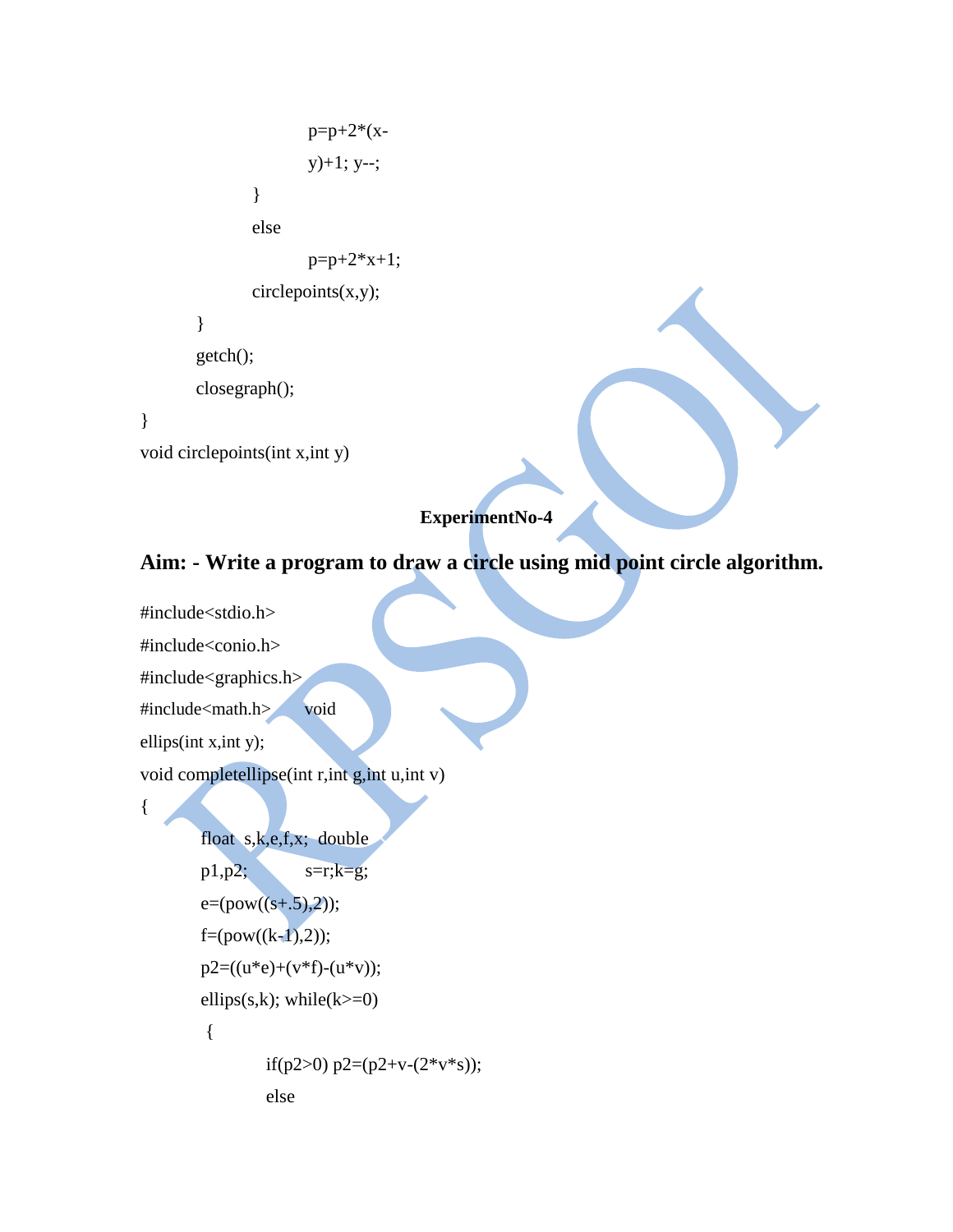```
{
                        p2=(p2+(2*u*(s+1))-(2*v*(k-1))+v);s++;
                }
                k--; 
                ellips(s,k);
        }
}
void main()
{
      int gdriver=DETECT,gmode; int a,b,x,y;
      long u,v,p1; initgraph(&gdriver,&gmode,"C:\\tc\\bgi::"); printf("\n enter the length of
      major axis:"); scanf("\t%d",&a);
      printf("\n enter the length of minor axis:"); scanf("\t%d",&b);
      x=0;
      y=b;
      u = pow(b,2);v=pow(a,2); p1=(u-(v*b)+(.25*v)); ellips(x,y); while(2*(u*x) <= 2*(v*y))
      {
              x++;
              if(p1<0)p1=(p1+(2*u*y)+v);else
              {
                     p1=(p1+(2*u*x)-(2*v*y)+u); y--;}
              ellips(x,y);
       }
      completellipse(x,y,u,v);
      getch();
      closegraph();
```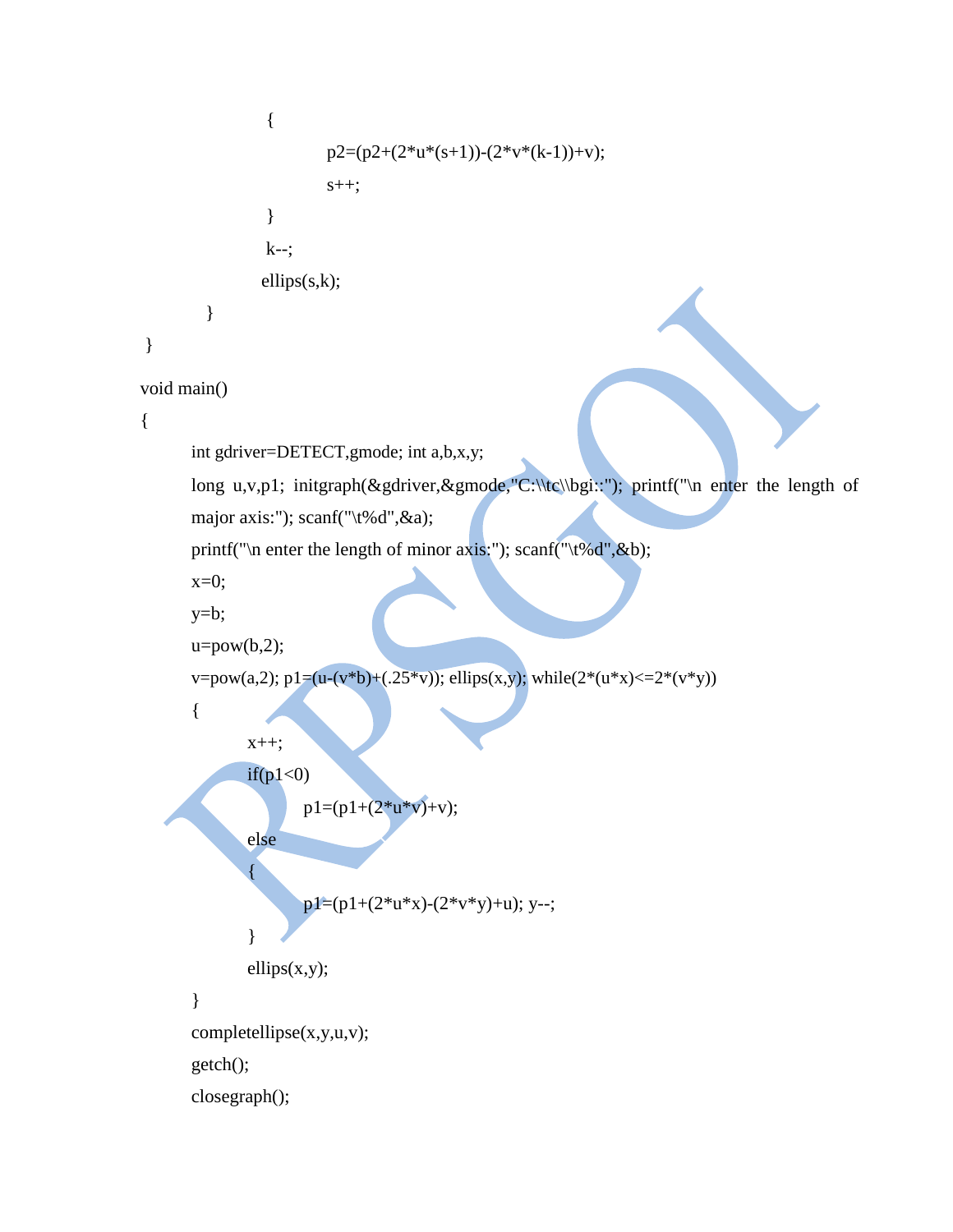```
}
void ellips(int x,int y)
{
       putpixel(x+200,y+200,8); putpixel(-x+200,y+200,8); putpixel(x+200,-y+200,8); putpixel(-
       x+200, -y+200, 8);}
{
       putpixel(x+300,y+300,8); putpixel(x+300,-y+300,8); putpixel(-x+300,y+300,8); putpixel(-
       x+300, -y+300,8); putpixel(y+300,x+300,8); putpixel(y+300,-x+300,8); putpixel(-
       y+300,x+300,8); putpixel(-y+300,-x+300,8);
}
```
#### **Experiment No:-5**

#### **Aim:- PROGRAM T O SCALE THE TRIANGLE**

```
#include<iostream.h>
#include<conio.h>
#include<graphics.h>O void main()
{
int gd=DETECT,gm; initgraph(&gd, 
&gm,""); cleardevice();
int x1,y1,x2,y2,x3,y3,x4,y4; float sx,sy;
cout<<"Enter the first coordinates of triangle\n";
\text{cin}>>x1>>y1;cout<<"Enter the second coordinates of triangle\n"; 
\text{cin}>>\text{x2}>>\text{y2};cout<<"Enter the third coordinates of triangle\n"; 
\text{cin}>>x3>>y3;
int poly[8]={x1,y1,x2,y2,x3,y3,x1,y1}; 
cleardevice();
drawpoly(4,poly);
```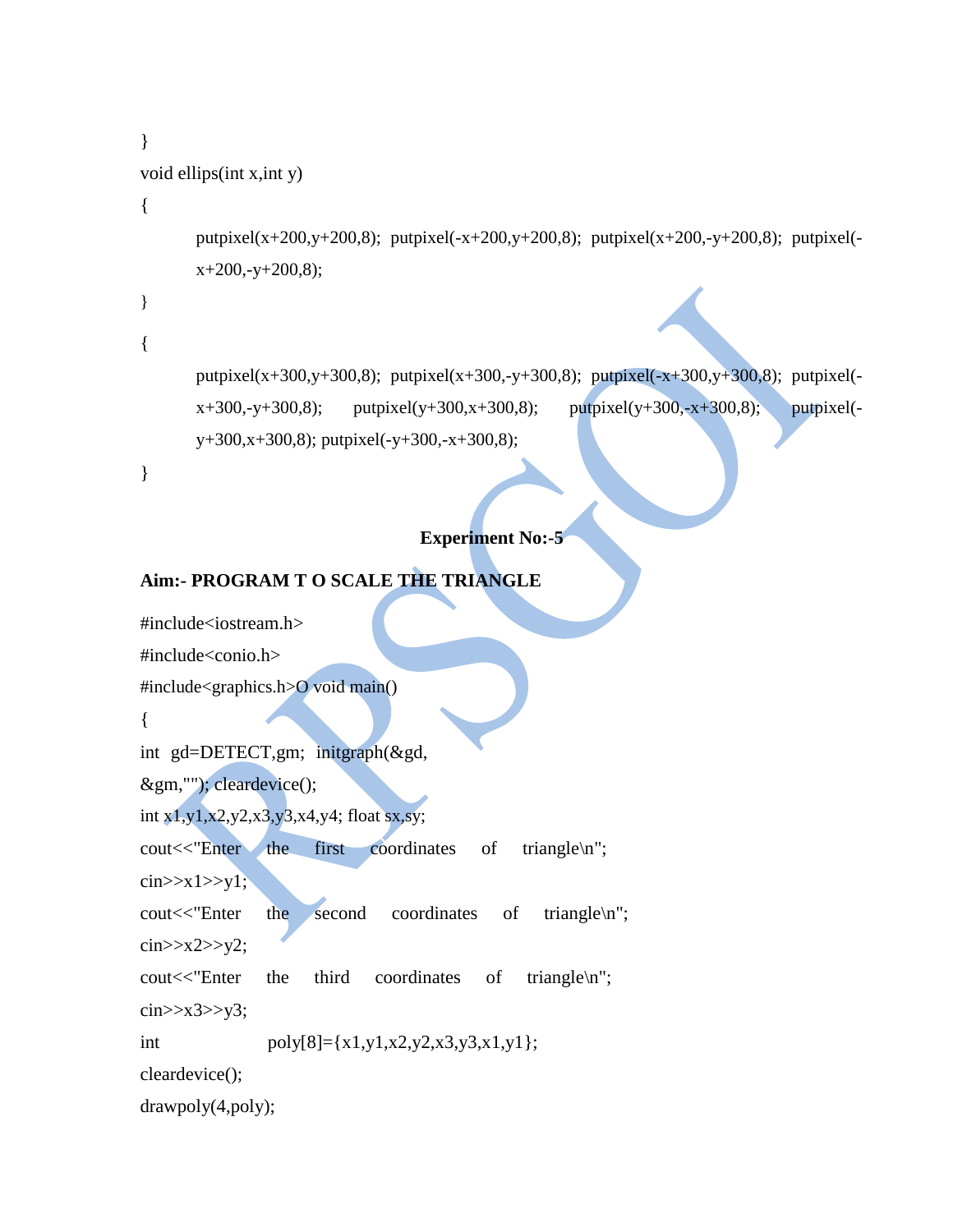```
getch();
\text{cout} \ll \text{'Enter} the scaling factors\n";
cin>>sx>>sy;
x4=sx*x1-x1; y4=sy*y1-y1;
x1=sx*x1-x4; y1=sy*y1-y4; x2=sx*x2-x4;
y2=sy*y2-y4; x3=sx*x3-x4; y3=sy*y3-y4; poly[0]=x1; poly[1]=y1; poly[2]=x2; poly[3]=y2;
poly[4]=x3; poly[5]=y3; poly[6]=x1; poly[7]=y1; getch(); cleardevice(); drawpoly(4,poly);
getch(); closegraph();
}
```
#### **Experiment No-6**

#### **Aim:- PROGRAM TO TRANSLATE A TRIANGLE**



int x,y,x1,y1,x2,y2,x3,y3; cout<<"\n Enter Ist coordinates of triangle:"; cin>>x1>>y1;

cout<<"\n Enter 2nd coordinates of triangle:";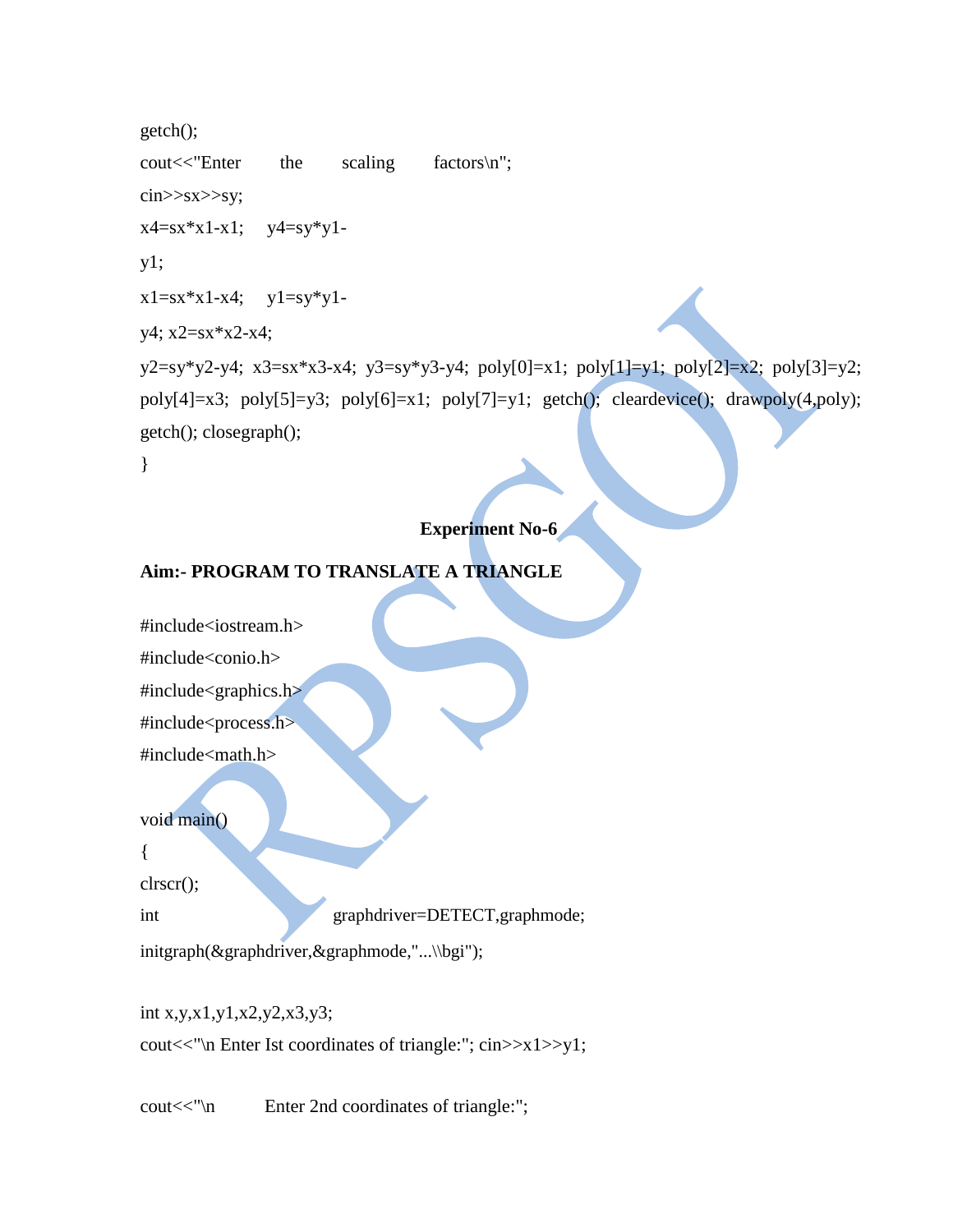cin>>x2>>y2;

cout << "\n Enter 3rd coordinates of triangle:"; cin>>x3>>y3;

cleardevice();

 $line(x1,y1,x2,y2);$ 

 $line(x2,y2,x3,y3);$ 

 $line(x1,y1,x3,y3);$ 

getch();

cleardevice(); cout<<"\n Enter translatio factors :\n"; cin>>x>>y;

- $x1 = x;$
- $y1=yz;$
- x2-=x;
- $y2=yz;$
- x3-=x;
- $y3=yz;$

cleardevice();  $line(x1,y1,x2,y2);$  $line(x2,y2,x3,y3);$ 

 $line(x1,y1,x3,y3);$ getch();

closegraph();}

**Experiment No:-7**

#### **Aim:- WAP TO ROTATE A TRIANGLE ABOUT ORIGIN.**

#include<iostream.h> #include<conio.h> #include<graphics.h>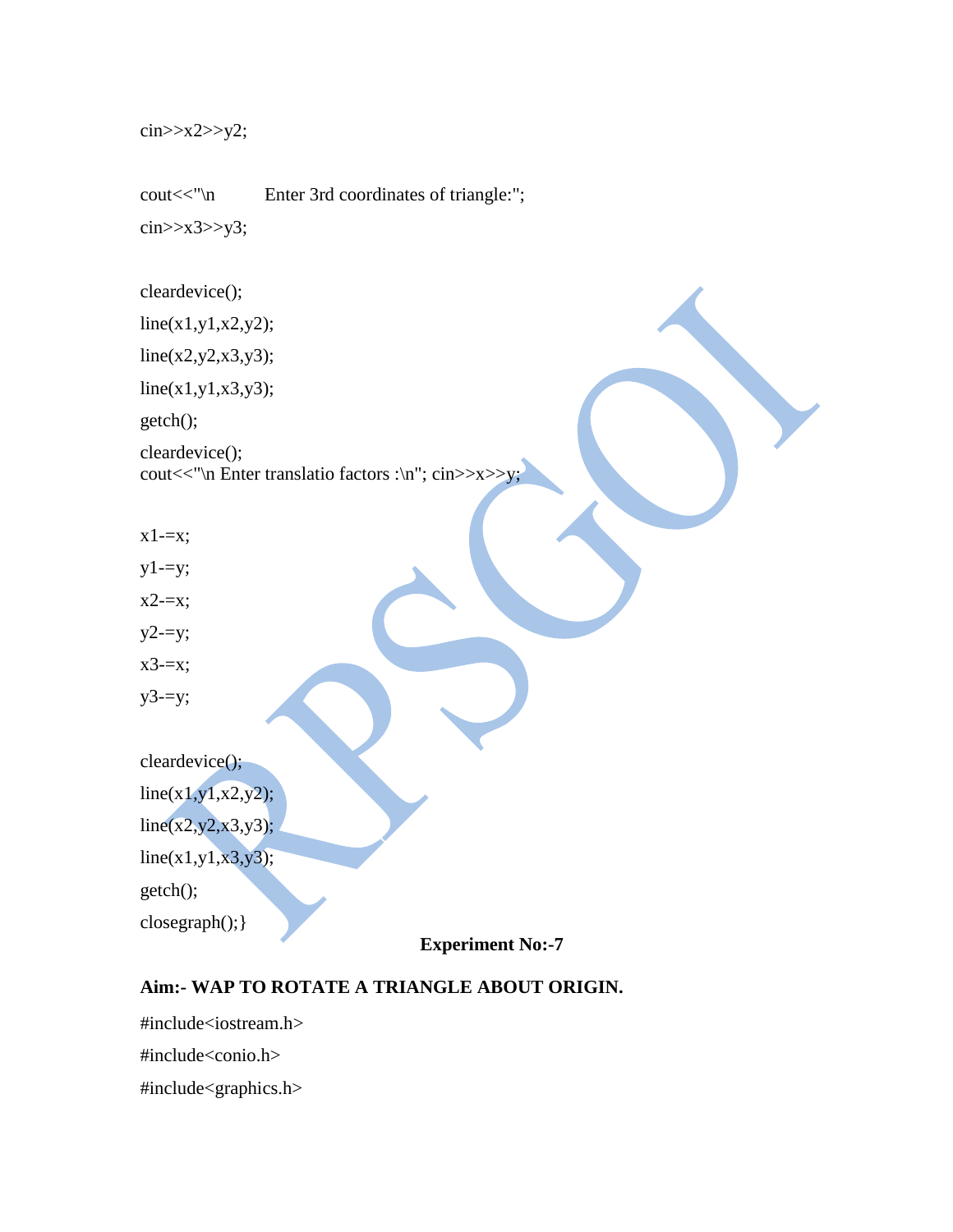#include<process.h> #include<math.h> void main() { clrscr(); int graphdriver=DETECT,graphmode; initgraph(&graphdriver,&graphmode,"...\\bgi");

int x,y,x1,a[3][3]; double b[3][3],c[3][3]; cout<<"\n Enter Ist coordinates of triangle:" cin>>a[0][0]>>a[1][0];

cout<<"\n Enter 2nd coordinates of triangle:"; cin $>>a[0][1]>>a[1][1];$ 

cout << "\n Enter 3rd coordinates of triangle:";  $\text{cin}>>a[0][2]>>a[1][2];$ 

```
line(a[0][0],a[1][0],a[0][1],a[1][1]);
line(a[0][1],a[1][1],a[0][2],a[1][2]);
line(a[0][0],a[1][0],a[0][2],a[1][2]);
getch();
cleardevice();
cout<<"\n Enter angle of rotation:\n"; cin>>x;
b[0][0]=b[1][1]=cos((x*3.14)/180); b[0][1]=-sin((x*3.14)/180); b[1][0]=sin((x*3.14)/180);
b[2][2]=1; b[2][0]=b[2][1]=b[0][2]=b[1][2]=0; for(int i=0; i<3; i++){
for(int j=0;j<3;j++) { c[i][j]=0;
for (int k=0; k<3; k++)
```

```
{
```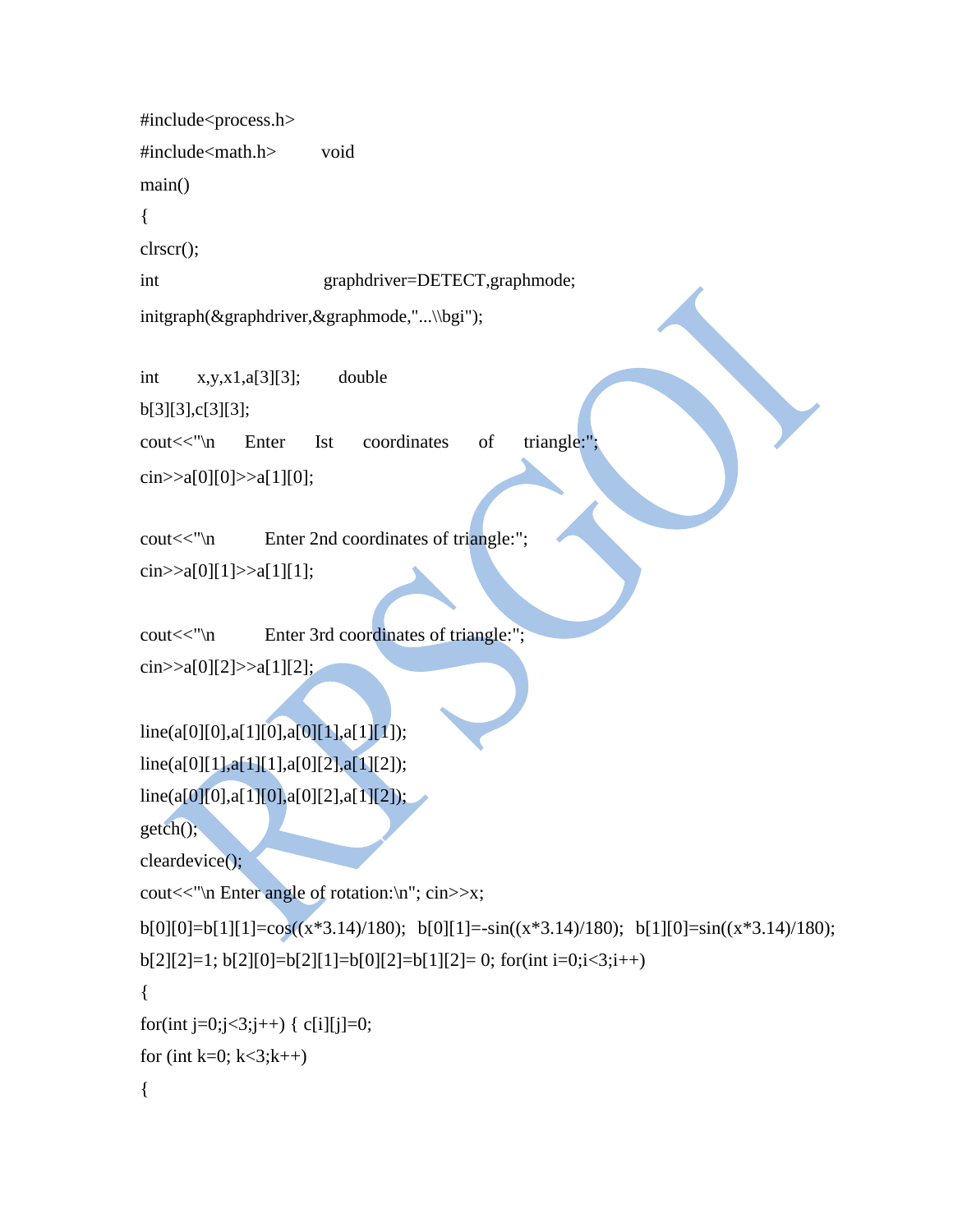```
c[i][j] + = a[i][k] * b[k][j];
}
x1=(c[i][j]+0.5);a[i][j]=x1;}
  }
cout<<"\n Triangle after rotation is:\n" ;
```
line(a[0][0],a[1][0],a[0][1],a[1][1]); line(a[0][1],a[1][1],a[0][2],a[1][2]); line(a[0][0],a[1][0],a[0][2],a[1][2]);

```
getch();
```
closegraph();

}

# **Experiment No:-8**

#### **Aim:- PROGRAM TO DRAW A HUT USING SIMPLE GRAPHIC.**

#include<conio.h> #include<iostream.h> #include<graphics.h> #include<math.h> #include<dos.h> #include<process.h> void main() { int graphdriver=DETECT,graphmode; initgraph(&graphdriver,&graphmode,"...\\bgi"); line(100,100,150,50); line(150,50,200,100);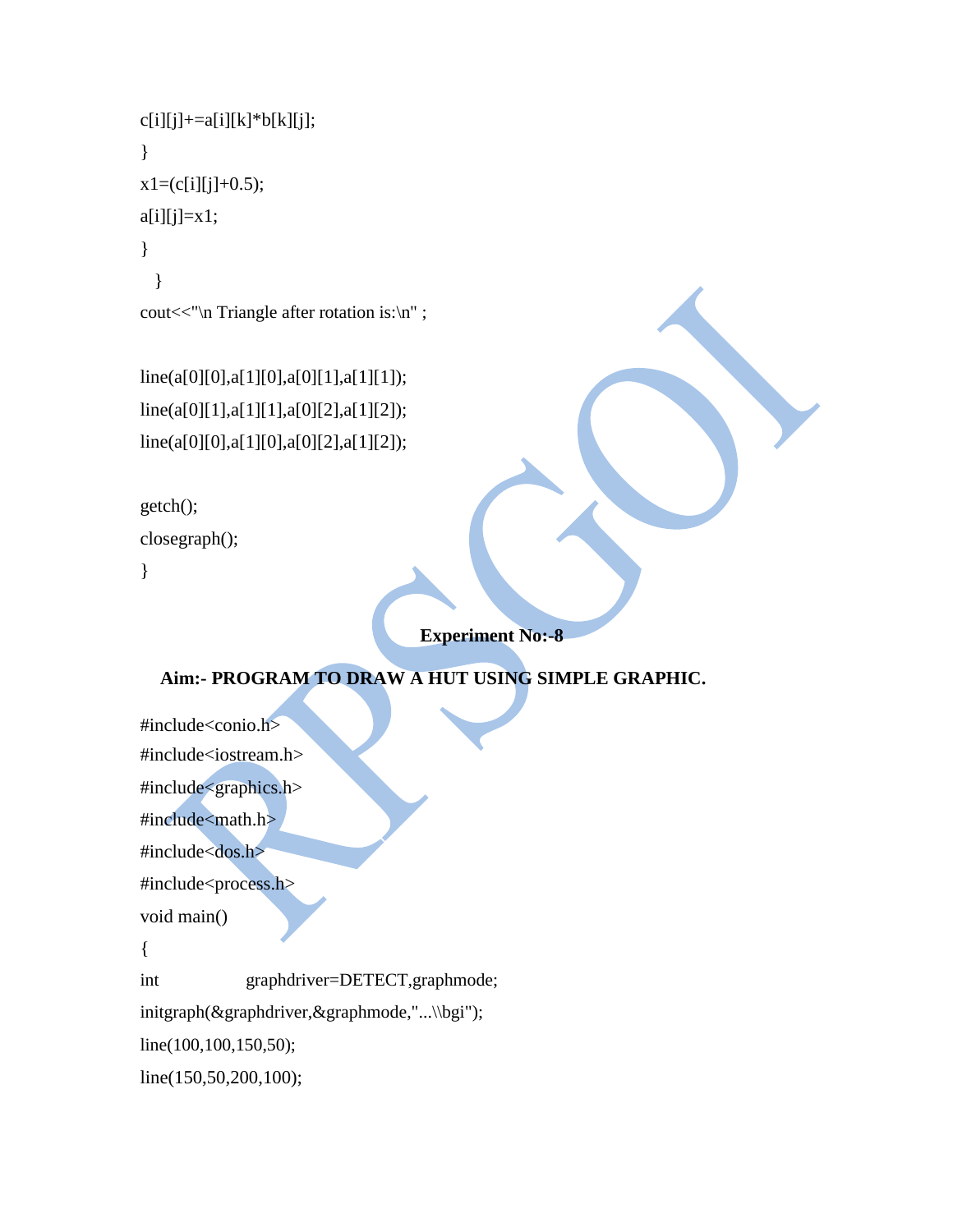line(100,100,200,100); line(150,50,350,50); line(200,100,350,100); line(350,50,350,100); circle(150,75,10); rectangle(100,100,200,300); rectangle(200,100,350,300); rectangle(250,175,300,225); line(250,175,300,225); line(300,175,250,225); line(125,300,125,225); line(175,300,175,225); arc(150,225,0,180,25); getch(); closegraph();

}

# *PROGRAM TO REFLECT A TRIANGLE*

#include<iostream.h> #include<conio.h> #include<graphics.h> #include<process.h> #include<math.h> void main() { clrscr(); int graphdriver=DETECT,graphmode; initgraph(&graphdriver,&graphmode,"...\\bgi");

int x,y,x1,a[3][3];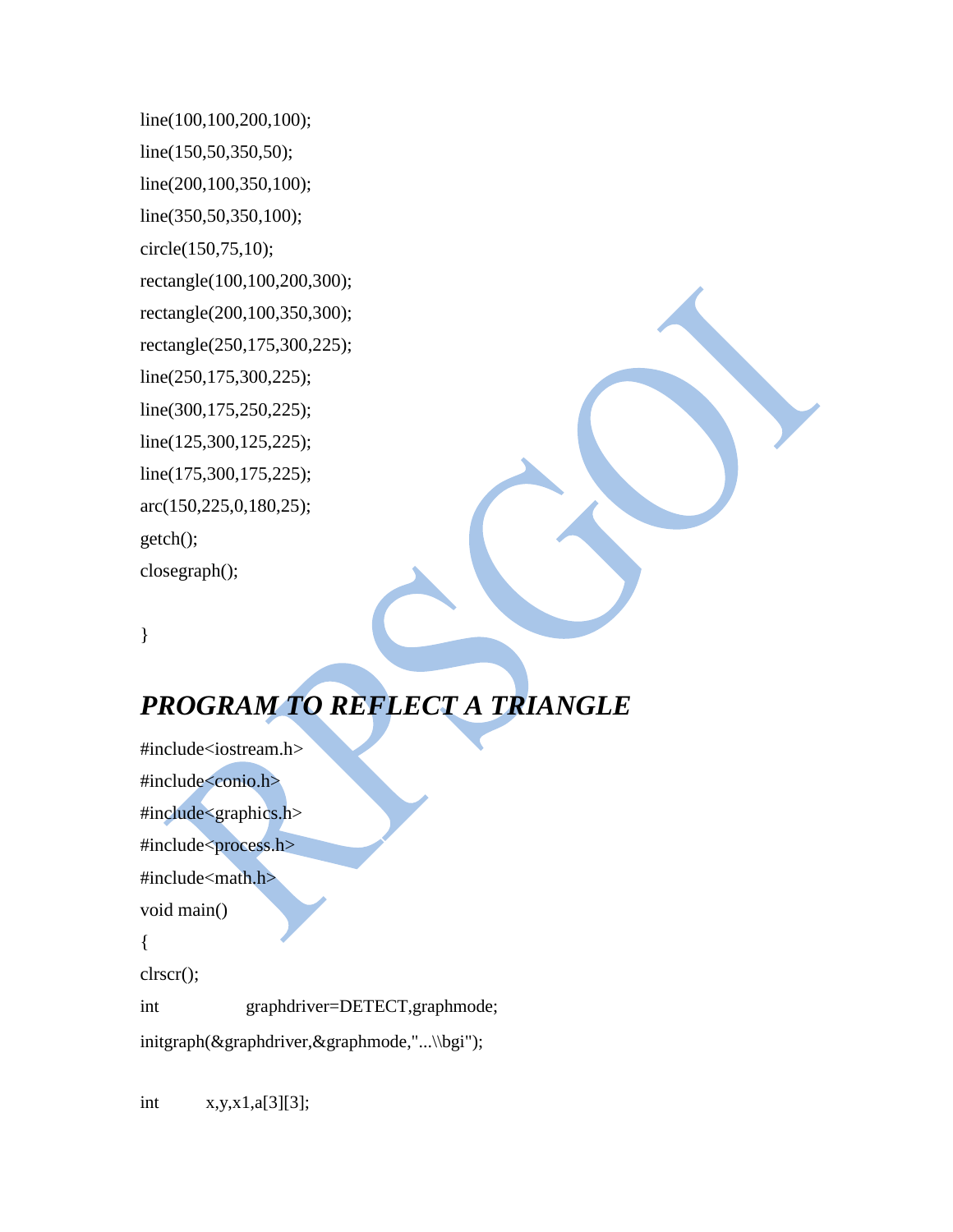double b[3][3],c[3][3]; cout<<"\n Enter Ist coordinates of triangle:"; cin>>a[0][0]>>a[1][0];

cout << "\n Enter 2nd coordinates of triangle:"; cin>>a[0][1]>>a[1][1];

cout << "\n Enter 3rd coordinates of triangle:"; cin>>a[0][2]>>a[1][2];

cout $<<$ "\n Enter 1. for reflection in x-axis:\n"; cout $<<$ "\n Enter 2. for reflection in y-axis:\n"; cout $<<$ "\n Enter 3. for reflection in both the axis:\n"; cin>>x; cleardevice();

line(320,0,320,479); line(0,240,639,240);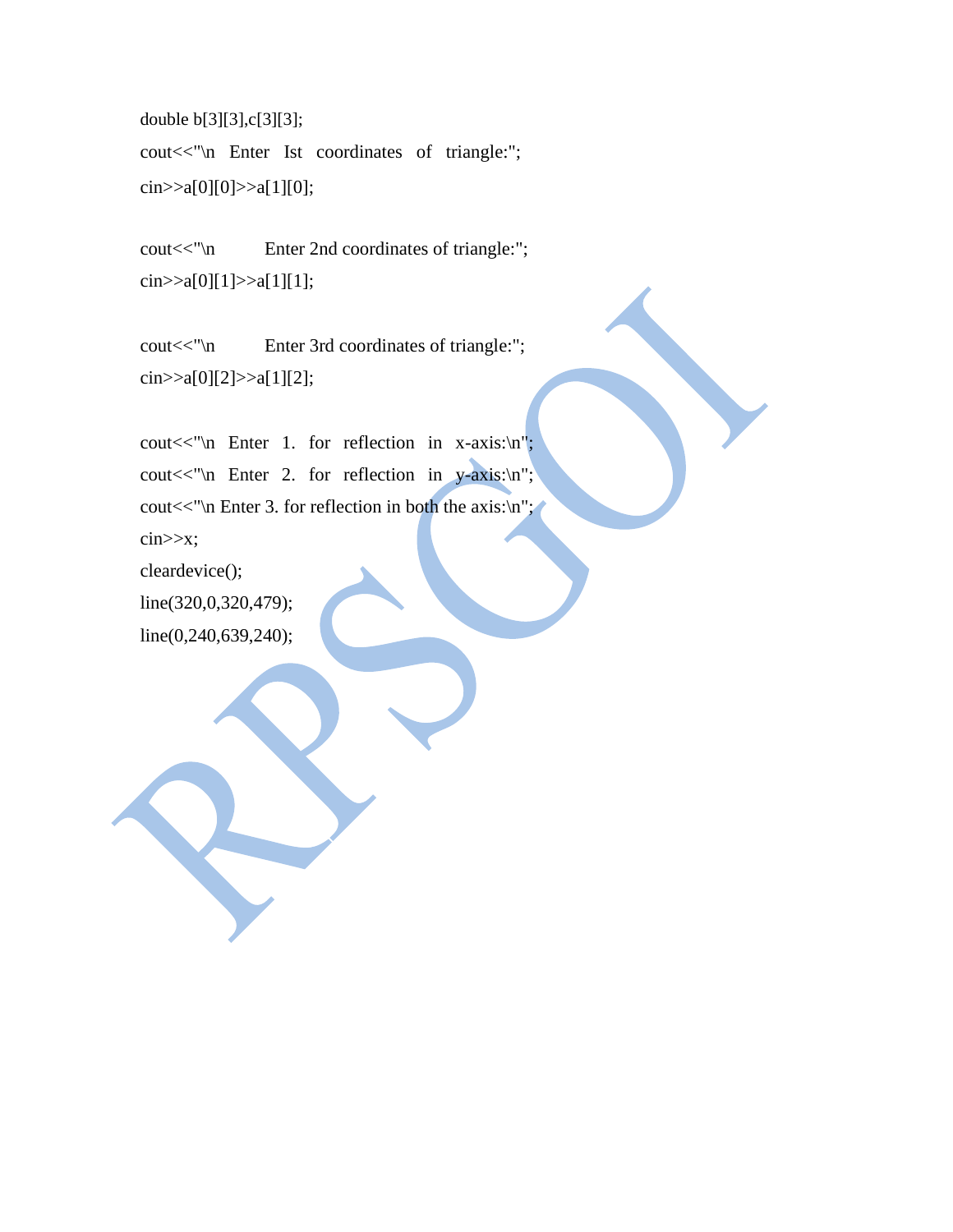```
line(a[0][0],a[1][0],a[0][1],a[1][1]);
line(a[0][1],a[1][1],a[0][2],a[1][2]);
line(a[0][0],a[1][0],a[0][2],a[1][2]);
switch(x){
case 1:b[0][0]=640-a[0][0]; 
    b[0][1]=640-a[0][1]; 
    b[0][2]=640-a[0][2]; 
    b[1][0]=a[1][0];
    b[1][1]=a[1][1];b[1][2]=a[1][2];
       line(320,0,320,479);
       line(0,240,639,240);
line(b[0][0],b[1][0],b[0][1],b[1][1]);
line(b[0][1],b[1][1],b[0][2],b[1][2]);
line(b[0][0],b[1][0],b[0][2],b[1][2]);
       getch();
       break;
case 2:b[1][0]=480-a[1][0]; 
    b[1][1]=480-a[1][1]; 
    b[1][2]=480-a[1][2]; 
    b[0][0]=a[0][0]; 
    b[0][1]=a[0][1]; 
    b[0][2]=a[0][2];
       line(320,0,320,479);
       line(0,240,639,240);
line(b[0][0],b[1][0],b[0][1],b[1][1]);
line(b[0][1],b[1][1],b[0][2],b[1][2]);
line(b[0][0],b[1][0],b[0][2],b[1][2]);
       getch();
       break;
```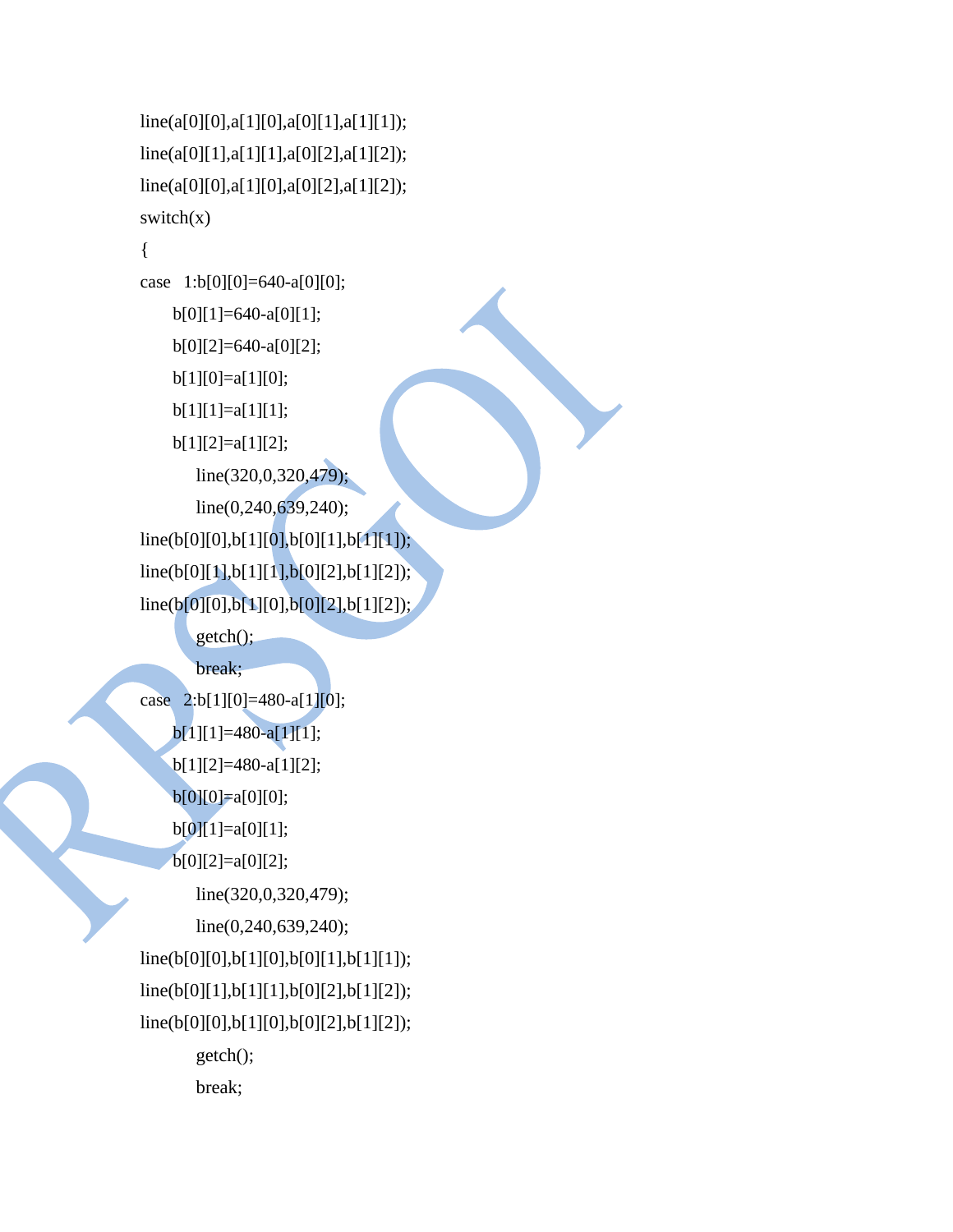```
case 3: b[0][0]=640-a[0][0]; 
    b[0][1]=640-a[0][1]; 
    b[0][2]=640-a[0][2]; 
    b[1][0]=a[1][0]; 
    b[1][1]=a[1][1]; 
    b[1][2]=a[1][2];
       line(320,0,320,479);
       line(0,240,639,240);
line(b[0][0],b[1][0],b[0][1],b[1][1]);
line(b[0][1],b[1][1],b[0][2],b[1][2]);
       line(b[0][0],b[1][0],b[0][2],b[1][2]); 
       b[1][0]=480-a[1][0];
    b[1][1]=480-a[1][1]; 
    b[1][2]=480-a[1][2]; 
    b[0][0]=a[0][0]; 
    b[0][1]=a[0][1]; 
    b[0][2]=a[0][2];
       line(320,0,320,479);
       line(0,240,639,240);
line(b[0][0],b[1][0],b[0][1],b[1][1]);
line(b[0][1],b[1][1],b[0][2],b[1][2]);
line(b[0][0],b[1][0],b[0][2],b[1][2]);
       getch();
       break;
}
getch();
closegraph();
```

```
}
```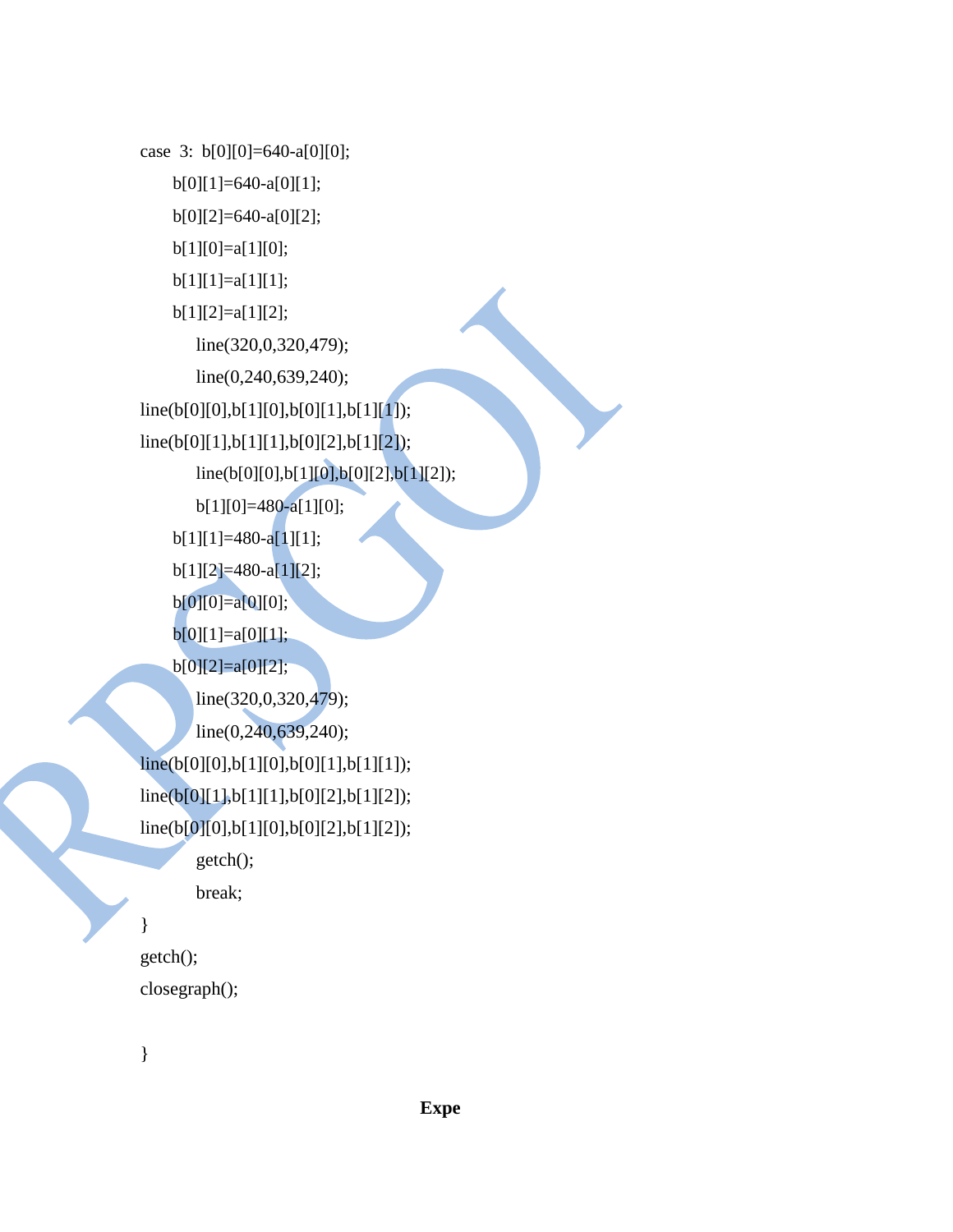#### **riment No:- 9**

#### **Aim:- PROGRAM TO REFLECT A TRIANGLE**

#include<iostream.h> #include<conio.h> #include<graphics.h> #include<process.h> clrscr(); int graphdri ver=DE TECT,gr aphmode ; initgraph (&graph driver,& graphmo de,"... $\setminus$ ] cout<<"\n Enter Ist coordinates of triangle:"; cin>>a[0][0 ]>>a[1][0];

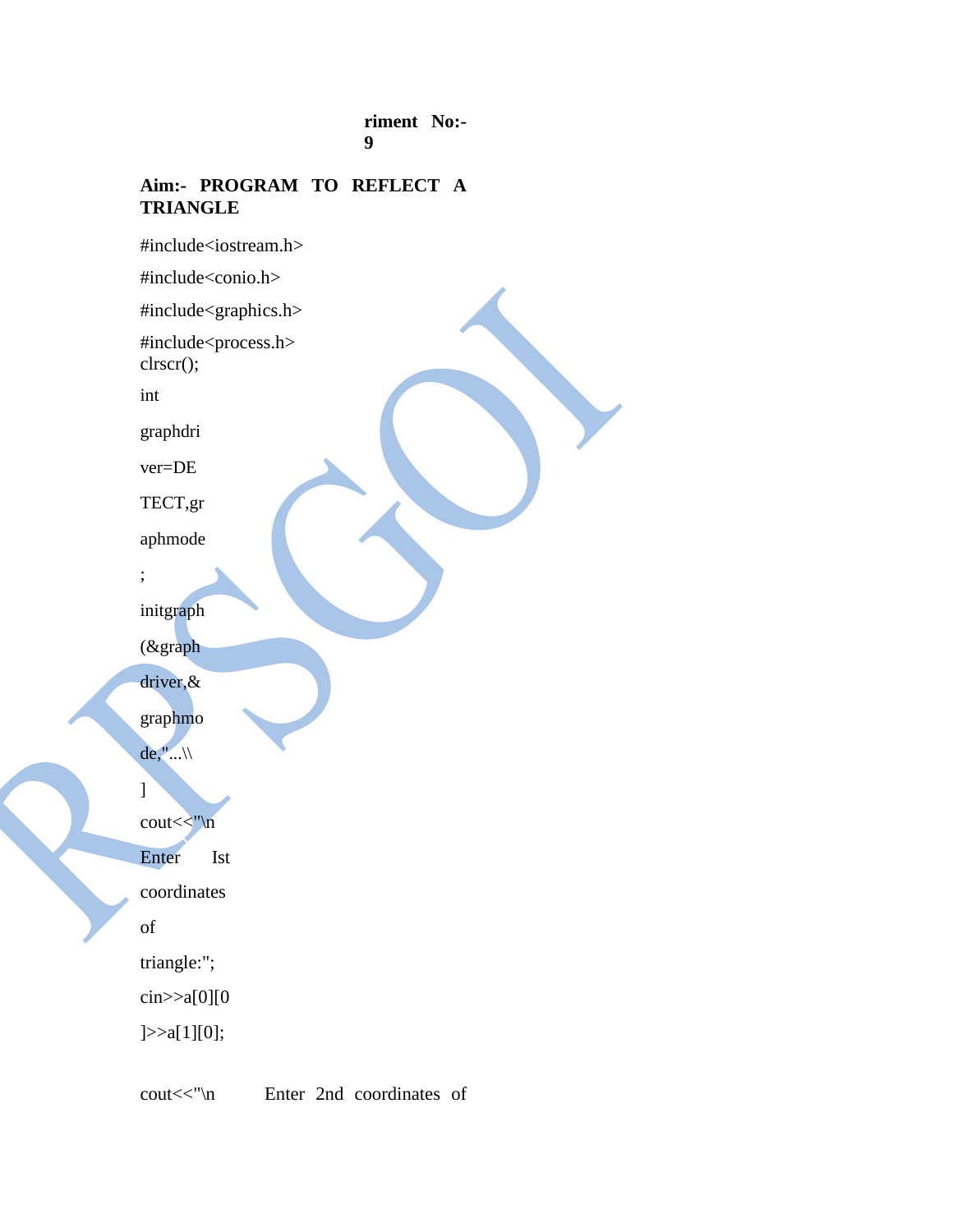```
triangle:";
```
cin>>a[0][1]>>a[1][1];

cout<<"\n Enter 3rd coordinates of triangle:";

cin>>a[0][2]>>a[1][2];

cout<<"\n

Enter 1. for

reflection in

x-axis:\n";

cout<<"\n

Enter 2. for

reflection in

y-axis:\n";

cout<<"\n

Enter 3. for

reflection in

both the

 $axis:\sqrt{n}$ ";

 $\text{cin}>>x;$ 

cleardevice();

```
line(320,0,320,479);
```
line(0,240,639,240);

```
line(a[0][0],a[1][0],a[0][1],a[1][1]);
line(a[0][1],a[1][1],a[0][2],a[1][2]);
line(a[0][0],a[1][0],a[0][2],a[1][2]);
switch(x){
case 1:b[0][0]=640-a[0][0];
```

```
b[0][1]=640-a[0][1];
```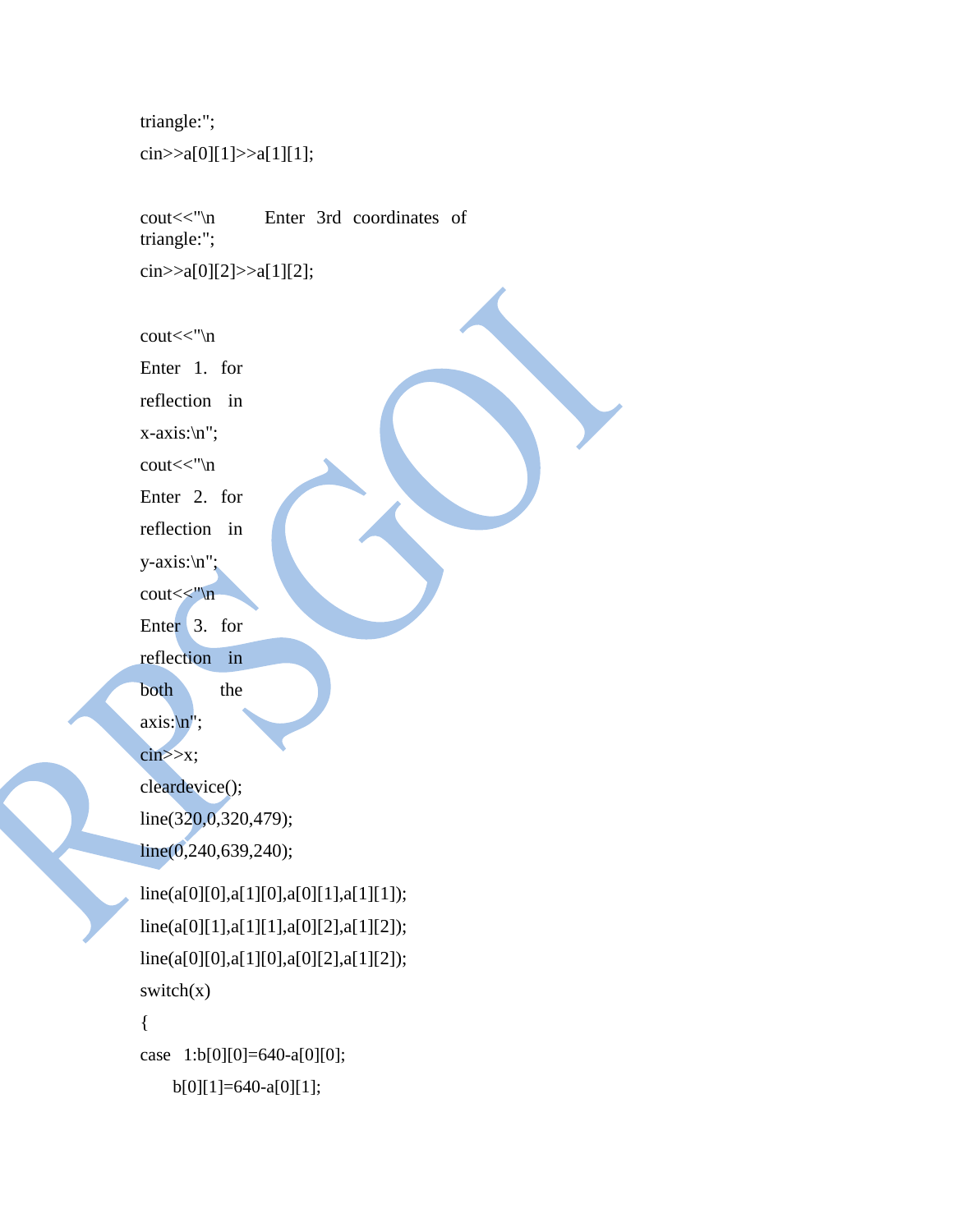```
b[0][2]=640-a[0][2]; 
    b[1][0]=a[1][0]; 
    b[1][1]=a[1][1]; 
    b[1][2]=a[1][2];
       line(320,0,320,479);
       line(0,240,639,240);
line(b[0][0],b[1][0],b[0][1],b[1][1]);
line(b[0][1],b[1][1],b[0][2],b[1][2]);
line(b[0][0],b[1][0],b[0][2],b[1][2]);
       getch();
       break;
case 2:b[1][0]=480-a[1][0]; 
    b[1][1]=480-a[1][1]; 
    b[1][2]=480-a[1][2];b[0][0]=a[0][0]; 
    b[0][1]=a[0][1]; 
    b[0][2]=a[0][2];
       line(320,0,320,479);
       line(0,240,639,240);
line(b[0][0],b[1][0],b[0][1],b[1][1]);
line(b[0][1],b[1][1],b[0][2],b[1][2]);
line(b[0][0],b[1][0],b[0][2],b[1][2]);
       getch();
       break;
case 3: b[0][0]=640-a[0][0]; 
    b[0][1]=640-a[0][1]; 
    b[0][2]=640-a[0][2]; 
    b[1][0]=a[1][0]; 
    b[1][1]=a[1][1]; 
    b[1][2]=a[1][2];
       line(320,0,320,479);
       line(0,240,639,240);
```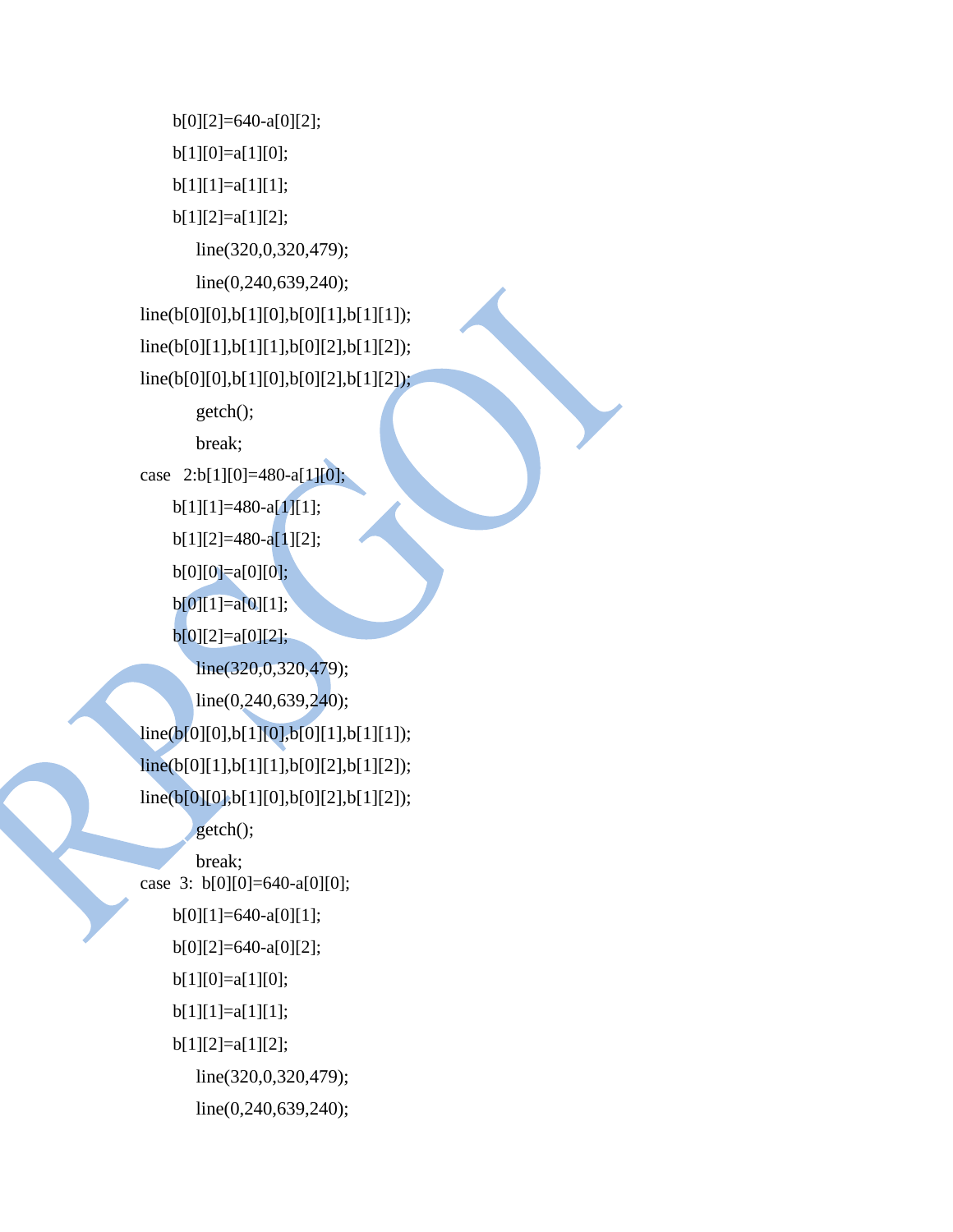```
line(b[0][0],b[1][0],b[0][1],b[1][1]);
line(b[0][1],b[1][1],b[0][2],b[1][2]);
       line(b[0][0],b[1][0],b[0][2],b[1][2]); 
       b[1][0]=480-a[1][0];
    b[1][1]=480-a[1][1]; 
    b[1][2]=480-a[1][2]; 
    b[0][0]=a[0][0]; 
    b[0][1]=a[0][1]; 
    b[0][2]=a[0][2];
       line(320,0,320,479);
       line(0,240,639,240);
line(b[0][0],b[1][0],b[0][1],b[1][1]);
line(b[0][1],b[1][1],b[0][2],b[1][2]);
line(b[0][0],b[1][0],b[0][2],b[1][2]);
       getch();
```
break;

}

getch();

closegraph();}

**Experiment No:-10**

**Aim:- WAP to rotate a point around a origin.**

#include<iostream.h> #include<conio.h> #include<graphics.h> #include<math.h> #include<dos.h> void main()